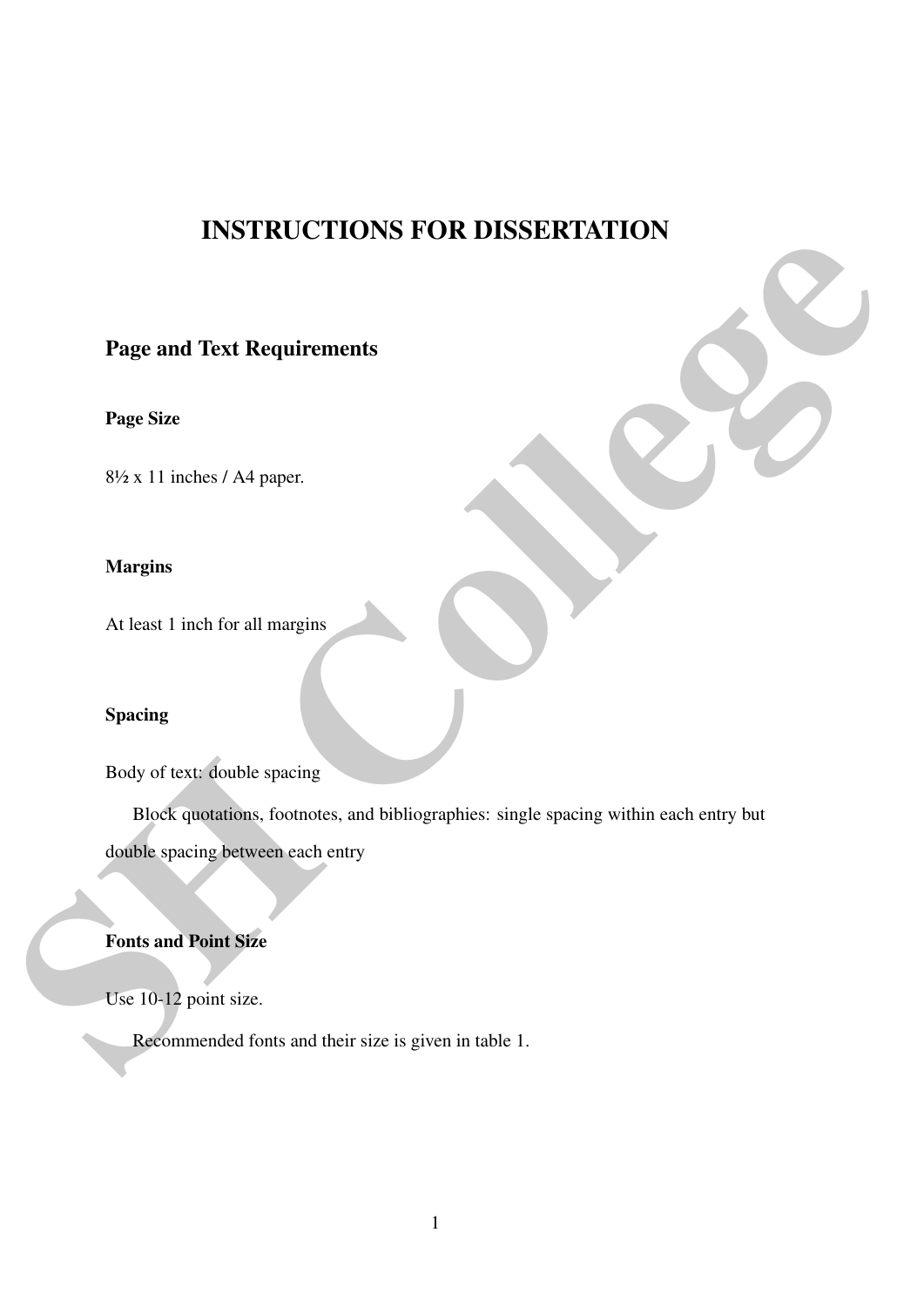| Font                        | Point size       |
|-----------------------------|------------------|
| Arial                       | 10 pt            |
| Century                     | $11$ pt          |
| <b>Courier New</b>          | 10 <sub>pt</sub> |
| Garamond                    | $12$ pt          |
| Georgia                     | $11$ pt          |
| Lucida Bright               | $10$ pt          |
| <b>Microsoft Sans Serif</b> | $10$ pt          |
| Tahoma                      | $10$ pt          |
| Times New Roman             | $12$ pt          |
| <b>Trebuchet MS</b>         | 10 <sub>pt</sub> |
| Verdana                     | 10 <sub>pt</sub> |

Table 1: Recommended fonts and their size

#### Body of Text, Tables, Figures, and Captions

The font used in the body of the text must also be used in headers, page numbers, and footnotes. Exceptions are made only for tables and figures created with different software and inserted into the document.

#### Tables and figures

Contained<br>
Contains and the contained and the state of the state of the Michael Mission State Science of the Michael Mission Science of the most of the most of the most of the most of the most of the state of the state wi Tables and figures must be placed as close as possible to their first mention in the text. They may be placed on a page with no text above or below, or they may be placed directly into the text. If a table or a figure is alone on a page (with no narrative), it should be centered within the margins on the page. Tables may take up more than one page as long as they obey all rules about margins. Tables and figures referred to in the text may not be placed at the end of the chapter or at the end of the dissertation.

Figure and table numbering must be continuous throughout the dissertation or by chapter (e.g., 1.1, 1.2, 2.1, 2.2, etc.). Two figures or tables cannot be designated with the same number. If you have repeating images that you need to cite more than once, label them with their number and A, B, etc.

Headings should be placed at the top of tables. While no specific rules for the format of table headings and figure captions are required, a consistent format must be used throughout the dissertation (contact your department for style manuals appropriate to the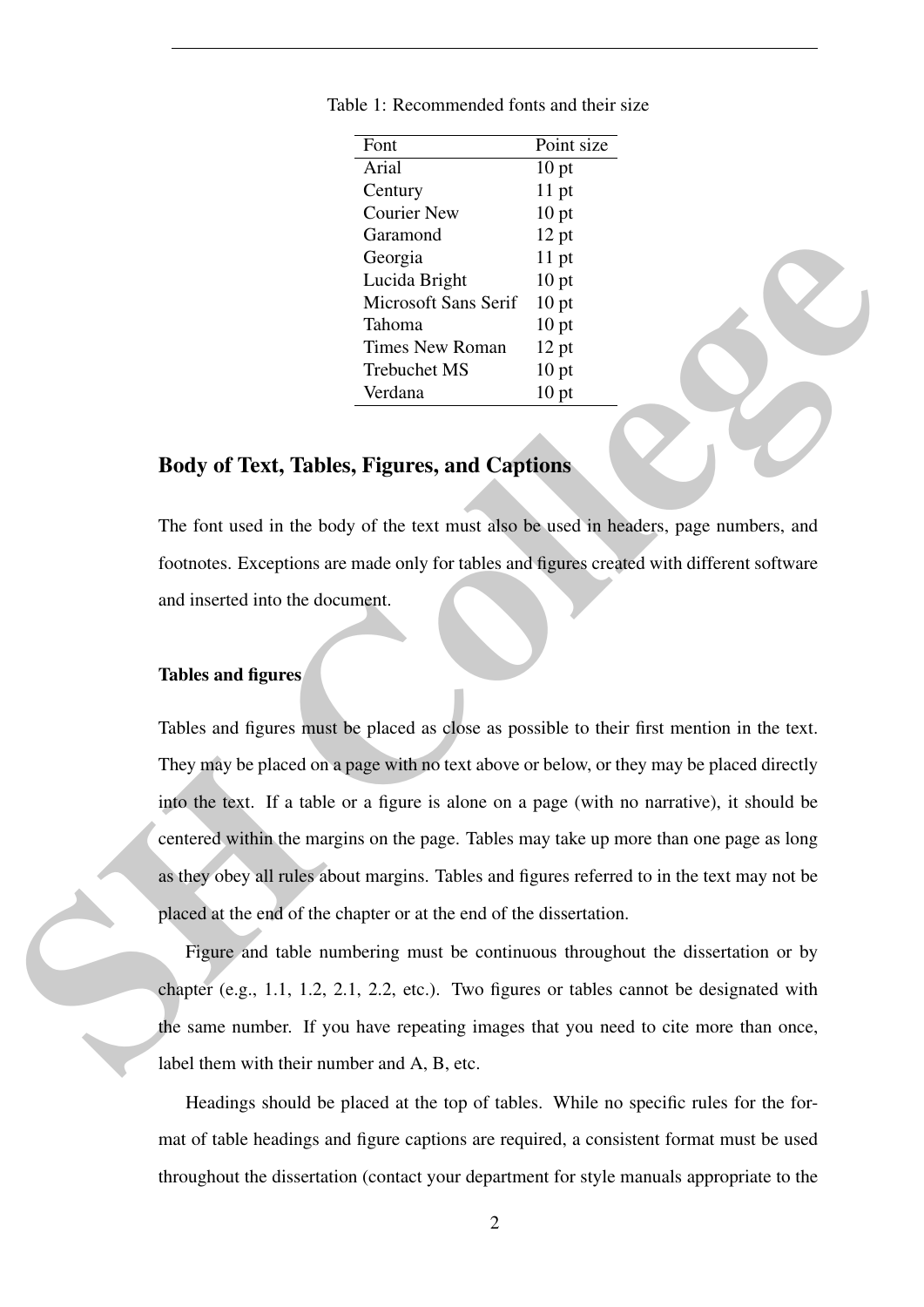field).

Captions should appear at the bottom of any figures. If the figure takes up the entire page, the caption should be placed alone on the preceding page, centered vertically and horizontally within the margins.

#### Bibliography

Bibliography<br>
Fur bibliography<br>
APA/Chicago/MLA/ILELI or any other suitable style specified for Sex-<br>
ence/APA style.<br>
uses APA style. For bibliography APA/Chicago/MLA/IEEE or any other suitable style specified for Science/Arts/Literature may be used as per the directions of the department. The sample file uses APA style.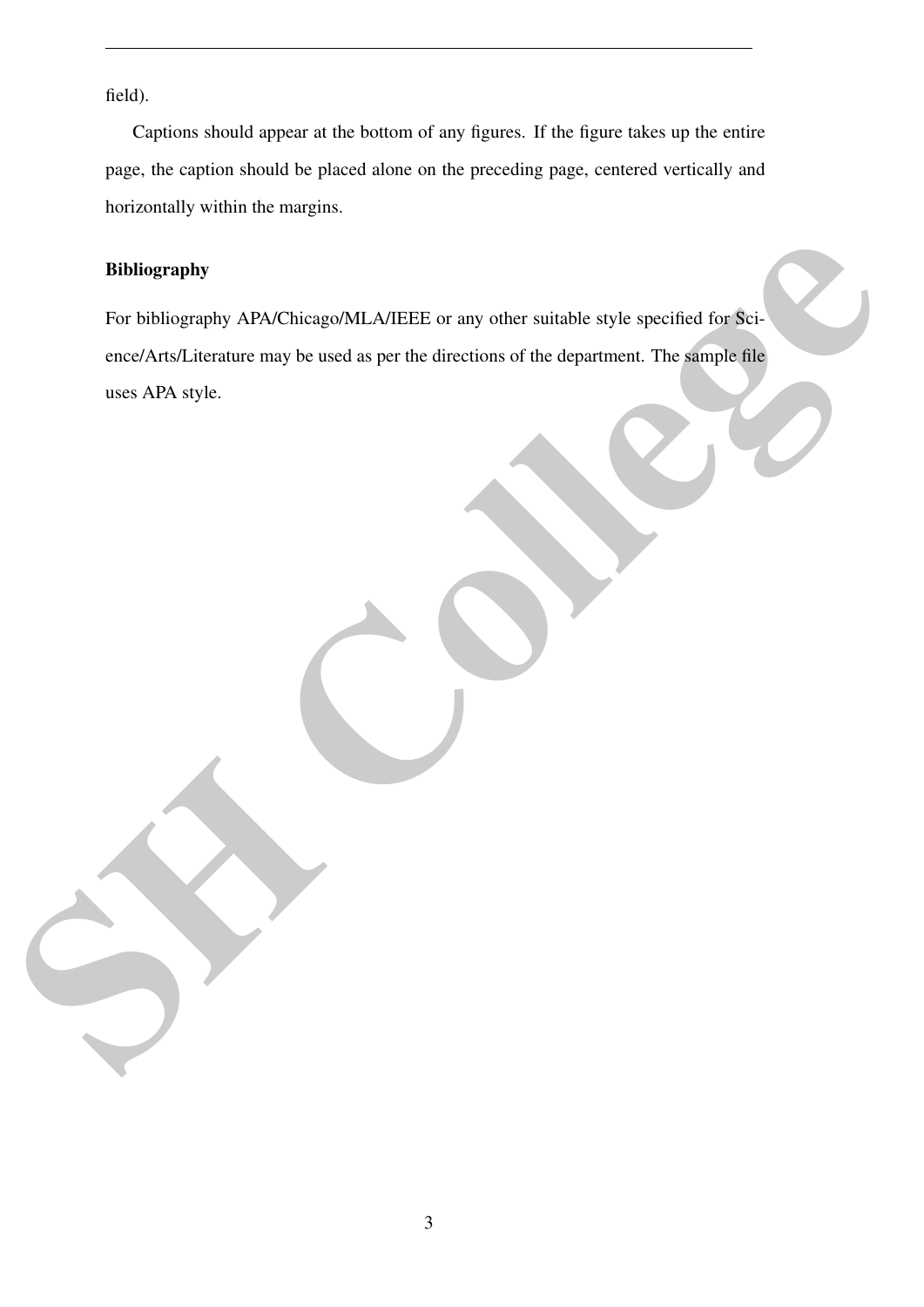## TITLE OF THE DISSERTATION

*A Dissertation Submitted to*

## SACRED HEART COLLEGE (AUTONOMOUS)

THEVARA, KOCHI 682 013

*In partial fulfillment of the requirement for the award of the Degree of*

*MASTER OF ARTS IN ECONOMICS*

Name of the Student Reg. No: 19UECO1234

*Under the Guidance of*

Name of the Supervisor

Assistant Professor

Department of Economics



MONTH, YEAR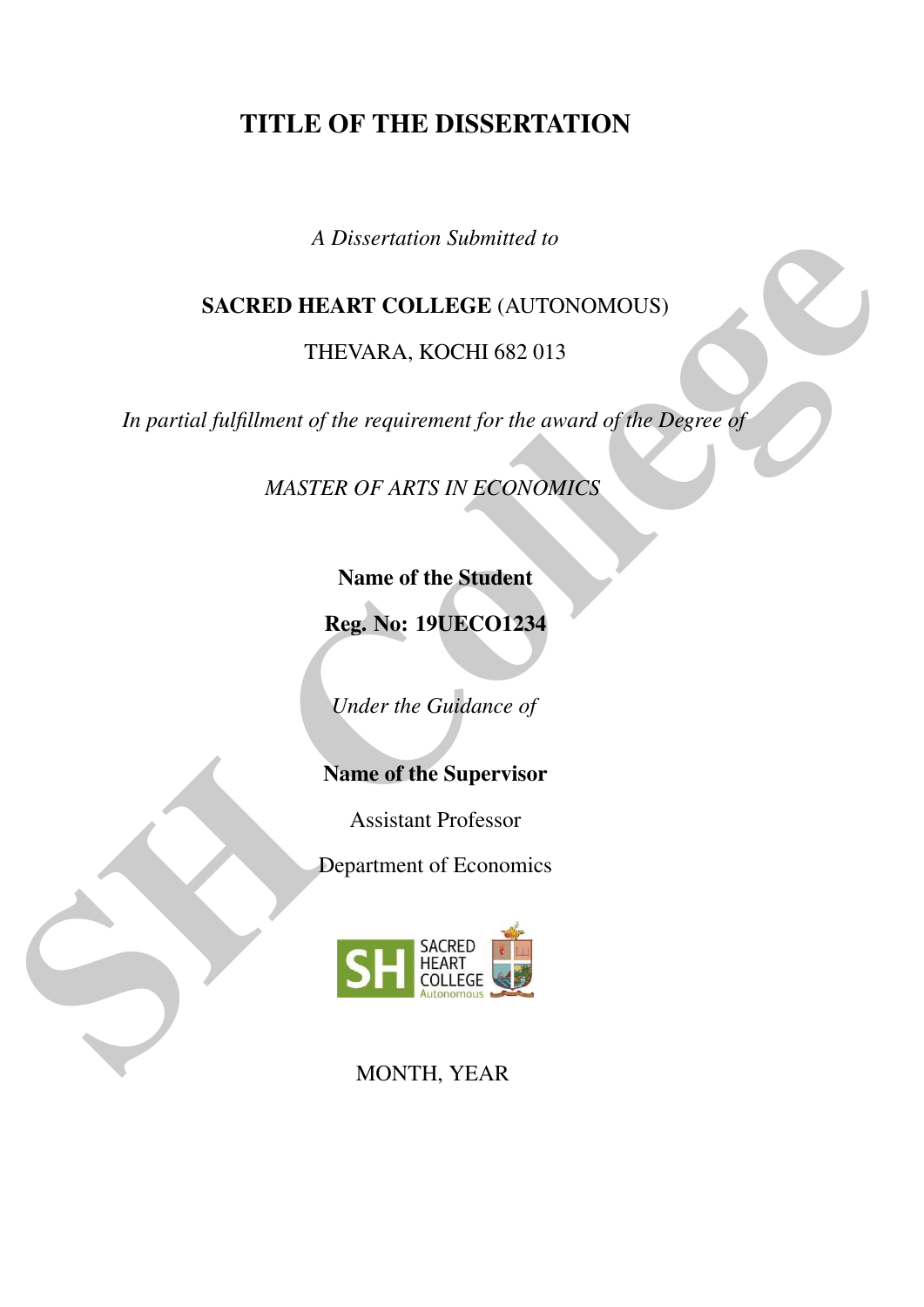SH Colege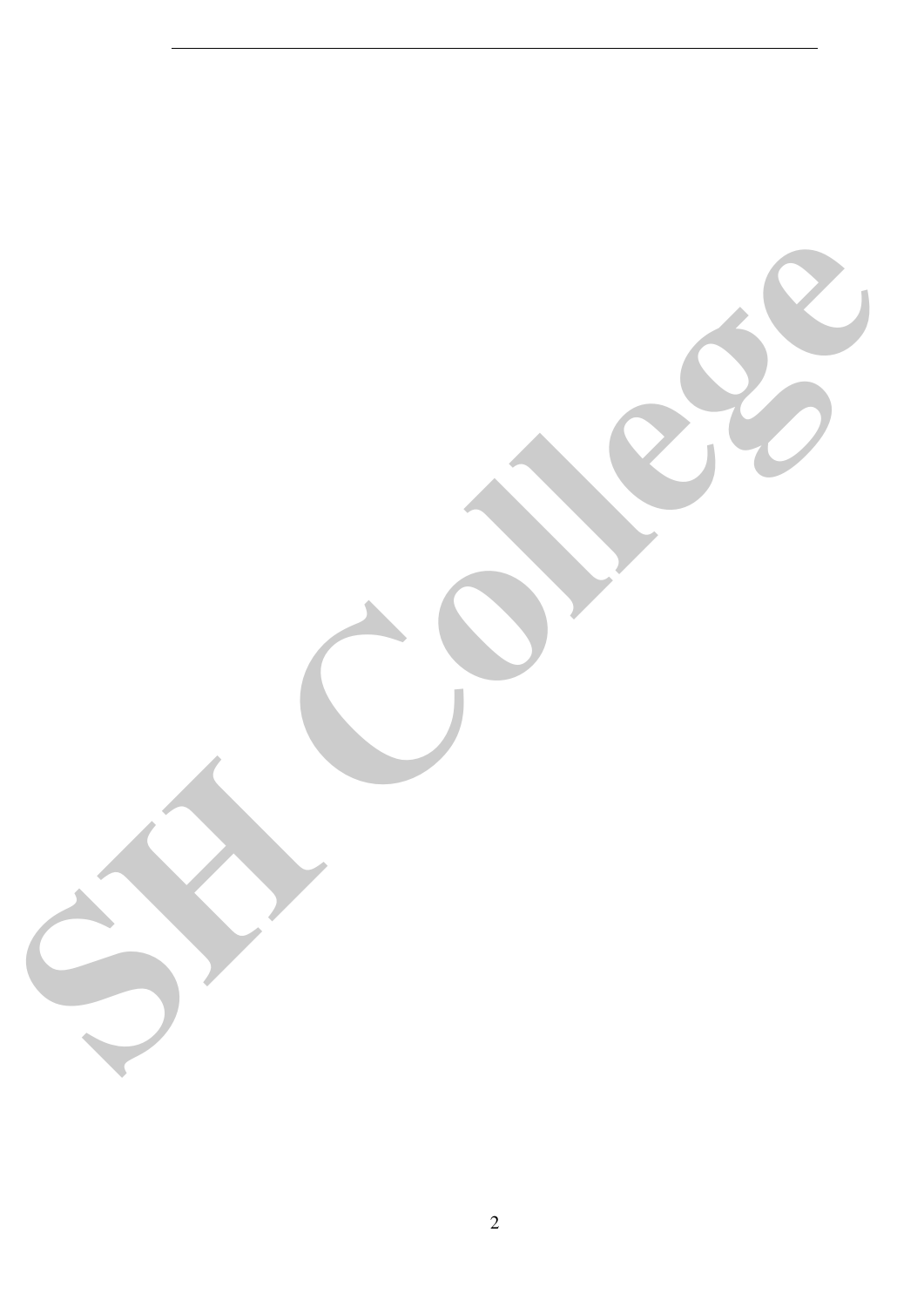# SH Colege Plagiarism Certificate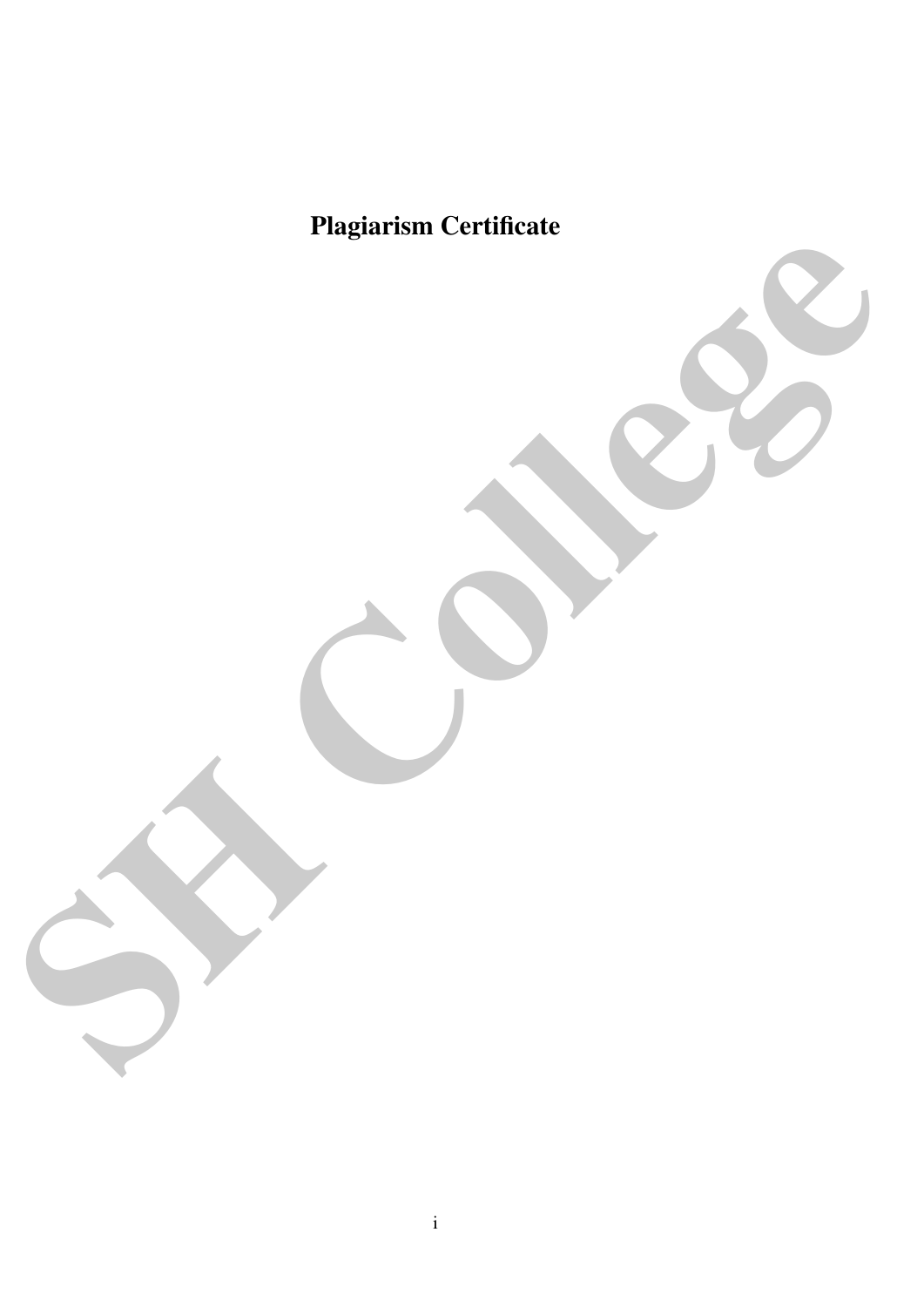## DECLARATION

Thereby declare that the project entitled "TITLE OF THE DISSERTATION" is a bonarial<br>work done by me, under the supervision of Name of the Supervisor, Designation, Depart-<br>ment of Subject, Raced Heart College, Theown, in pa I hereby declare that the project entitled "TITLE OF THE DISSERTATION" is a bonafide work done by me, under the supervision of Name of the Supervisor, Dessignation, Department of Subject, Sacred Heart College, Thevara, in partial fulfillment of the requirement for the award of the degree of M.A/M.Sc Subject. I also affirm that this work has not been submitted before for the award of any degree or diploma elsewhere

Place: Ernakulam Date: NAME OF THE STUDENT REG. NO.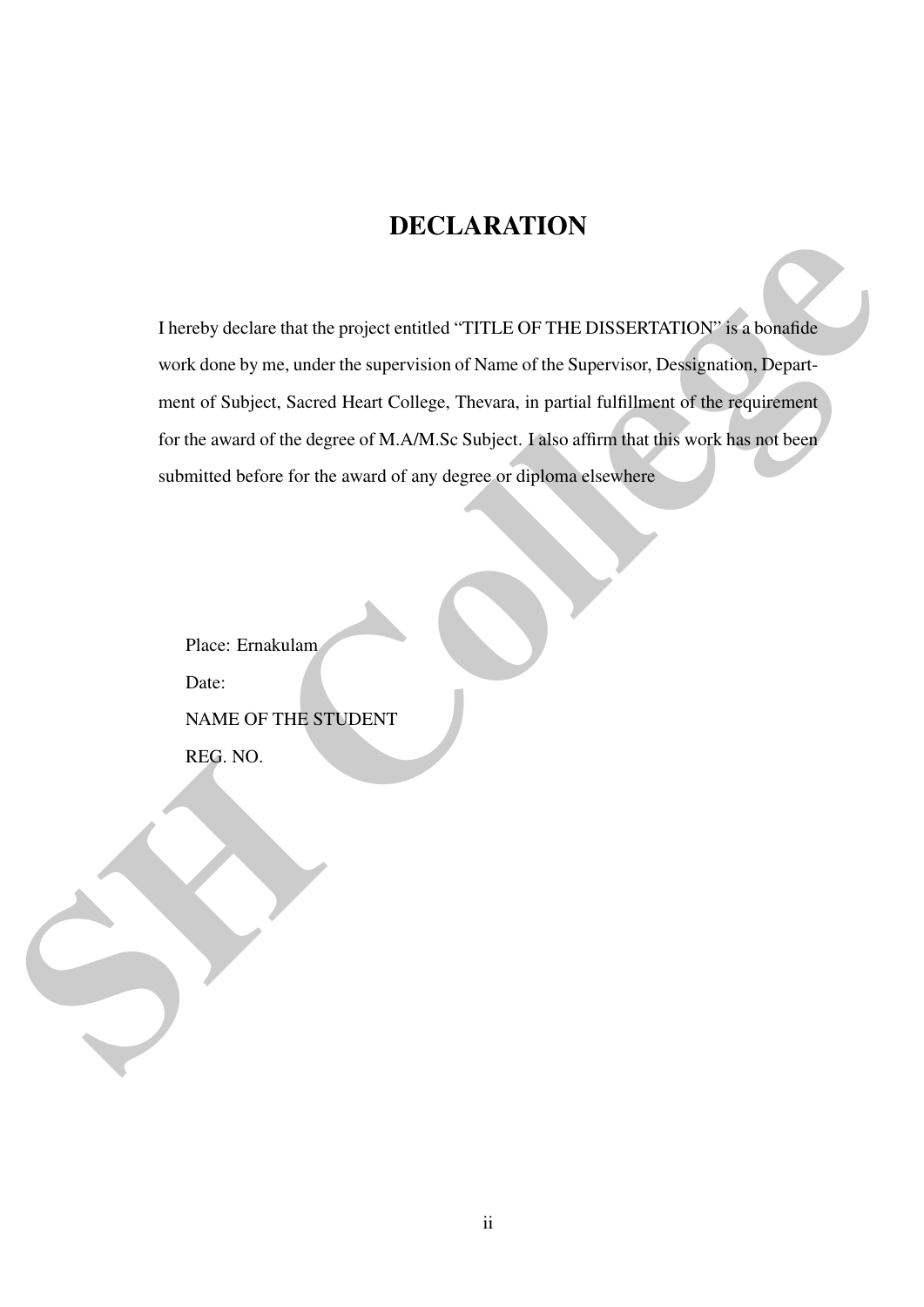## **CERTIFICATE**

This is to certify that the dissertation titled "TITLE OF DISSERTATION" is a record<br>of original work done by Name of the suddent (Reg. No. PSLBOOD), under my sug-<br>persision in partial fultilities of the capital function of This is to certify that the dissertation titled "TITLE OF DISSERTATION" is a record of original work done by Name of the student (Reg. No. PSUB0000), under my supervision in partial fulfillment of the requirement for the award of the degree of Master of Arts/science in ————— from Mahatma Gandhi University, Kottayam for the academic year 202<sub>-</sub> 202<sub>-</sub>. The research work has not previously formed the basis for the award of any degree or any work on the part of the candidate.

Signature of the Guide: Name of the Guide :

Signature of Head of the Department: Name of Head of the Department :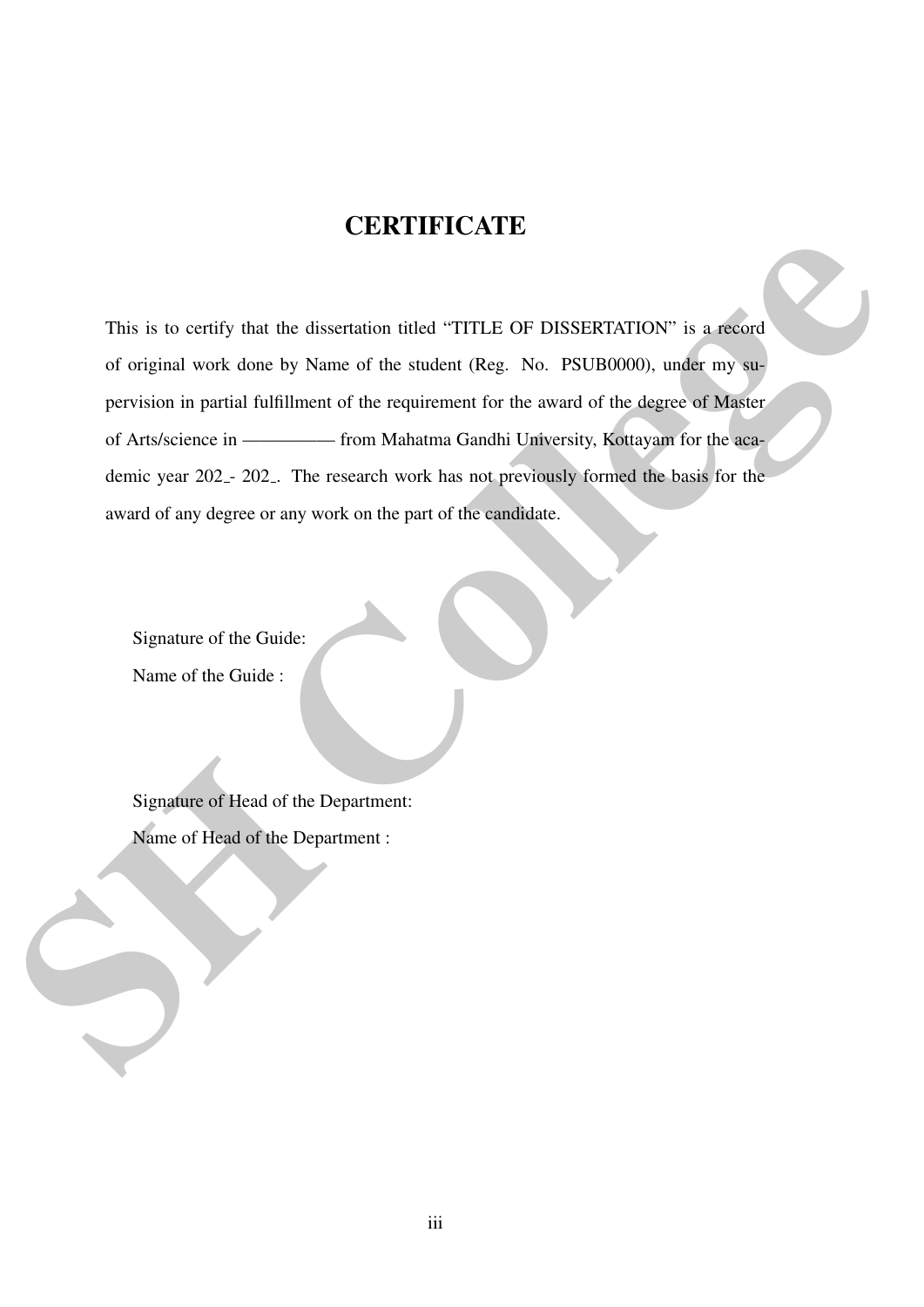## ACKNOWLEDGEMENT

Writs an acknowledgement for maximum of one page. The candidate chealal comey his<br>upreciation to all whom have played a rele for completion of his Project work. The<br>supervisor, supervisor, head of the department, finally m Write an acknowledgement for maximum of one page. The candidate should convey his appreciation to all whom have played a role for completion of his Project work. The supervisor, supervisor, head of the department, faculty members, lab mates etc may be acknowledged. Any controversial statement or non-academic/abused sentiments are not allowed to write in this page. At the end scholar should put his signature.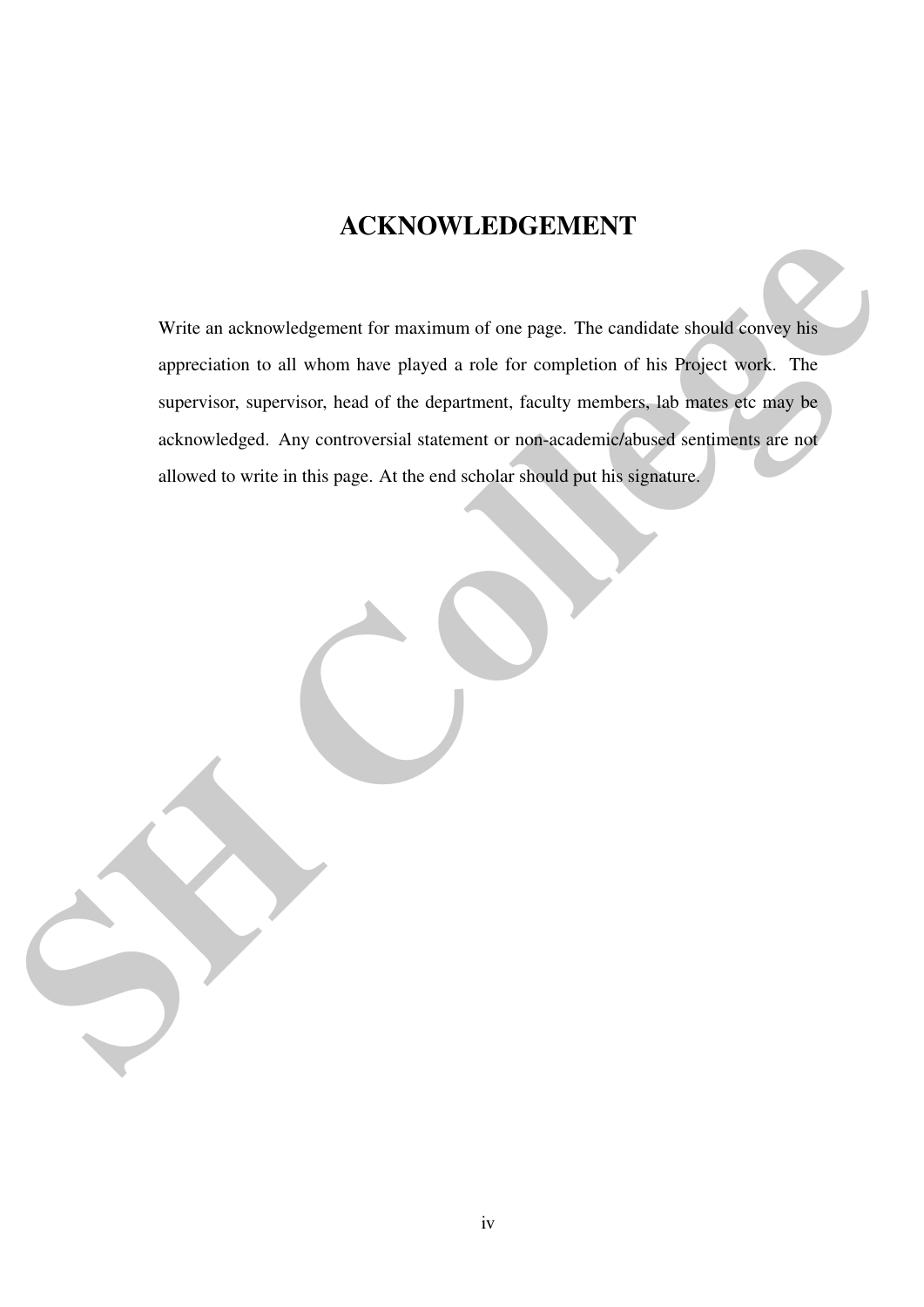# **ABSTRACT**

**SH COLLEGE** Provide abstract if need be.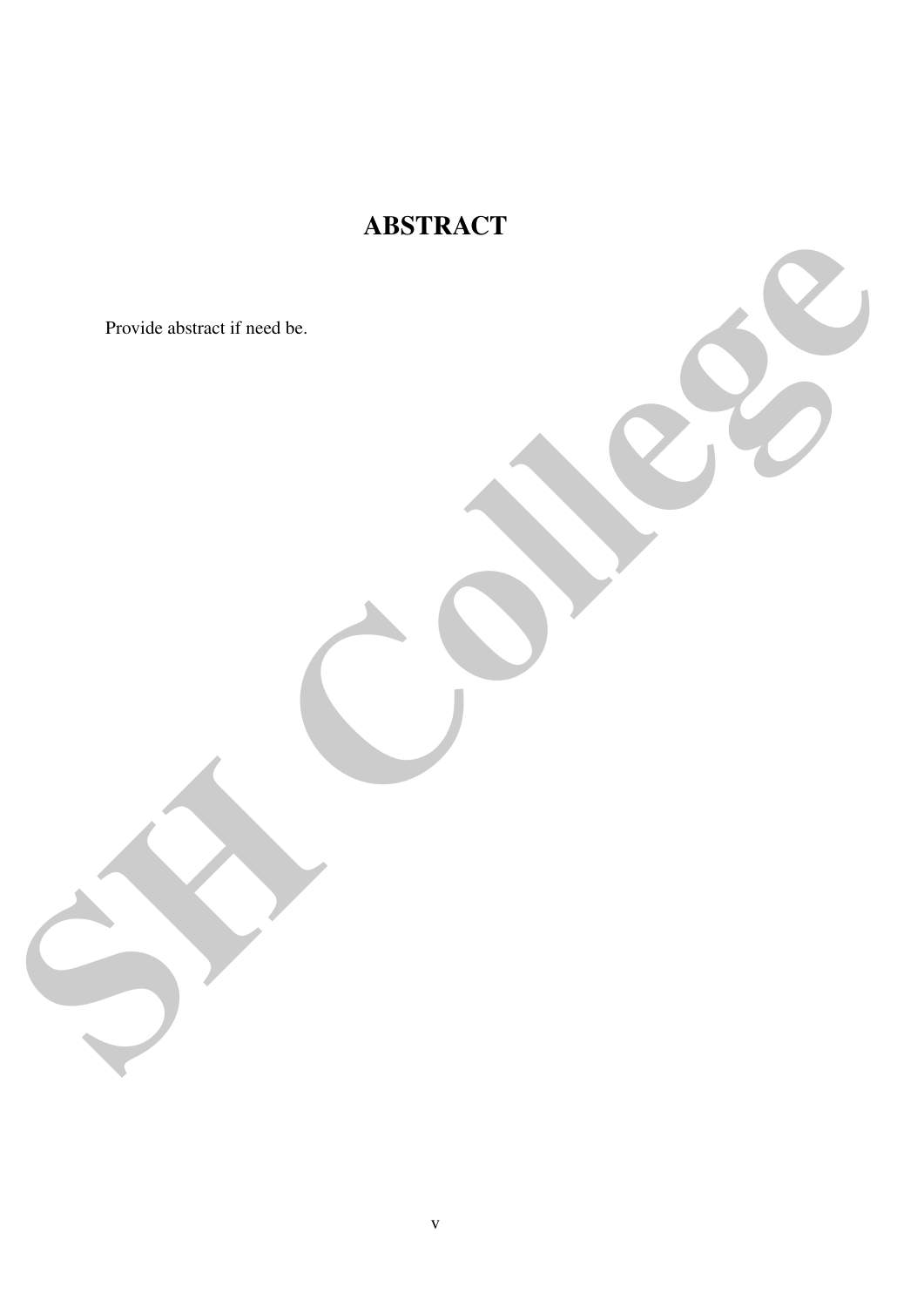# **Contents**

|                | Сопспе                     |    |
|----------------|----------------------------|----|
| $\mathbf{1}$   | <b>INTRODUCTION</b>        |    |
|                | 1.1                        |    |
|                | 1.1.1                      |    |
| $\overline{2}$ | <b>NAME OF THE CHAPTER</b> |    |
|                | 2.1                        |    |
|                | 2.1.1                      | 4  |
| $\mathbf{3}$   | <b>NAME OF THE CHAPTER</b> | 7  |
|                |                            | 7  |
|                | 3.1.1                      | 8  |
|                |                            | 9  |
|                | <b>Bibliography</b>        | 11 |
|                |                            |    |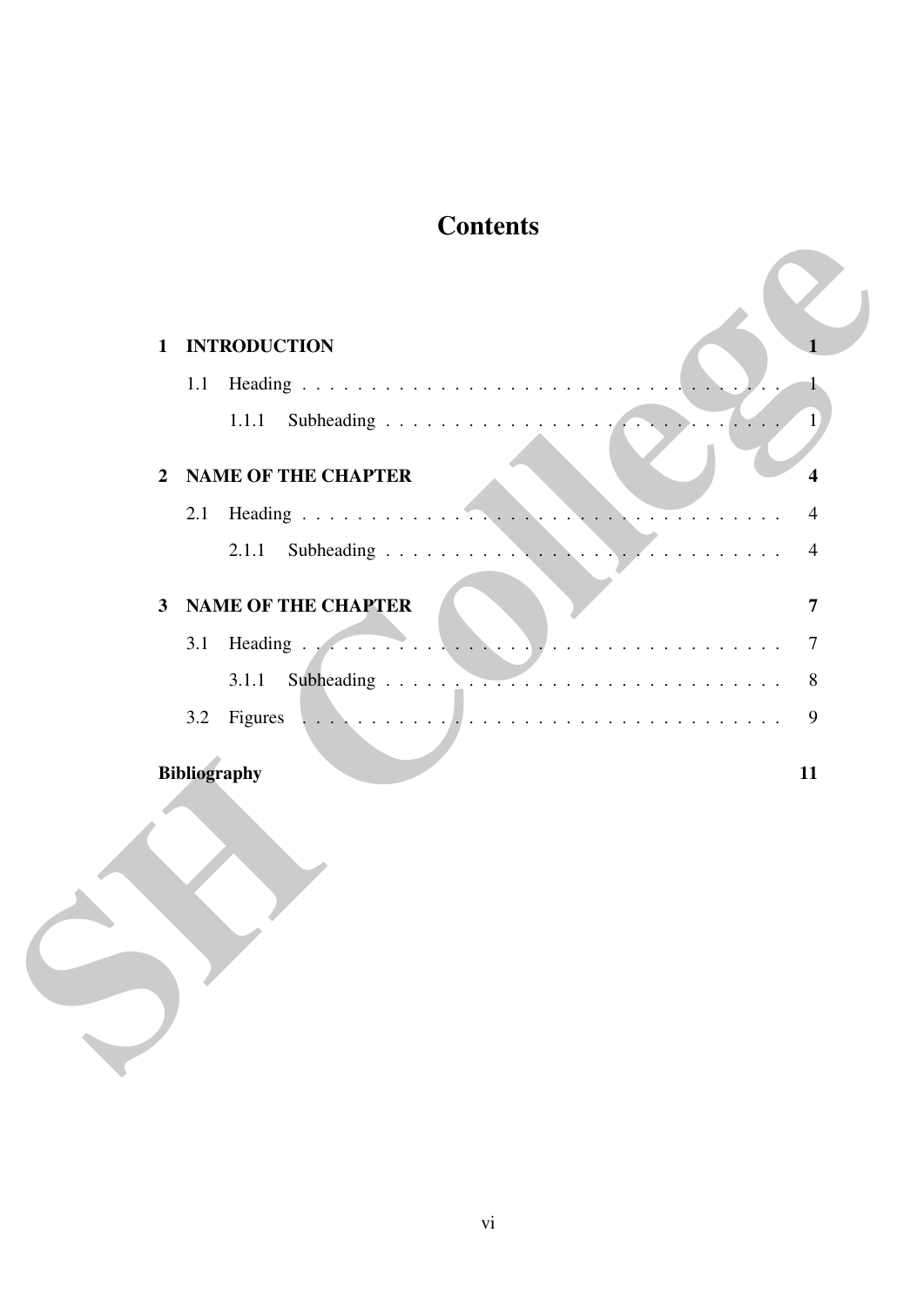# List of Tables

|              | LIDE OF THOICD                         |
|--------------|----------------------------------------|
|              |                                        |
| $\mathbf{1}$ | $\overline{2}$                         |
| $1.1\,$      | $\overline{2}$<br>$\ddot{\phantom{a}}$ |
| 3.1          | $\overline{9}$                         |
|              |                                        |
|              |                                        |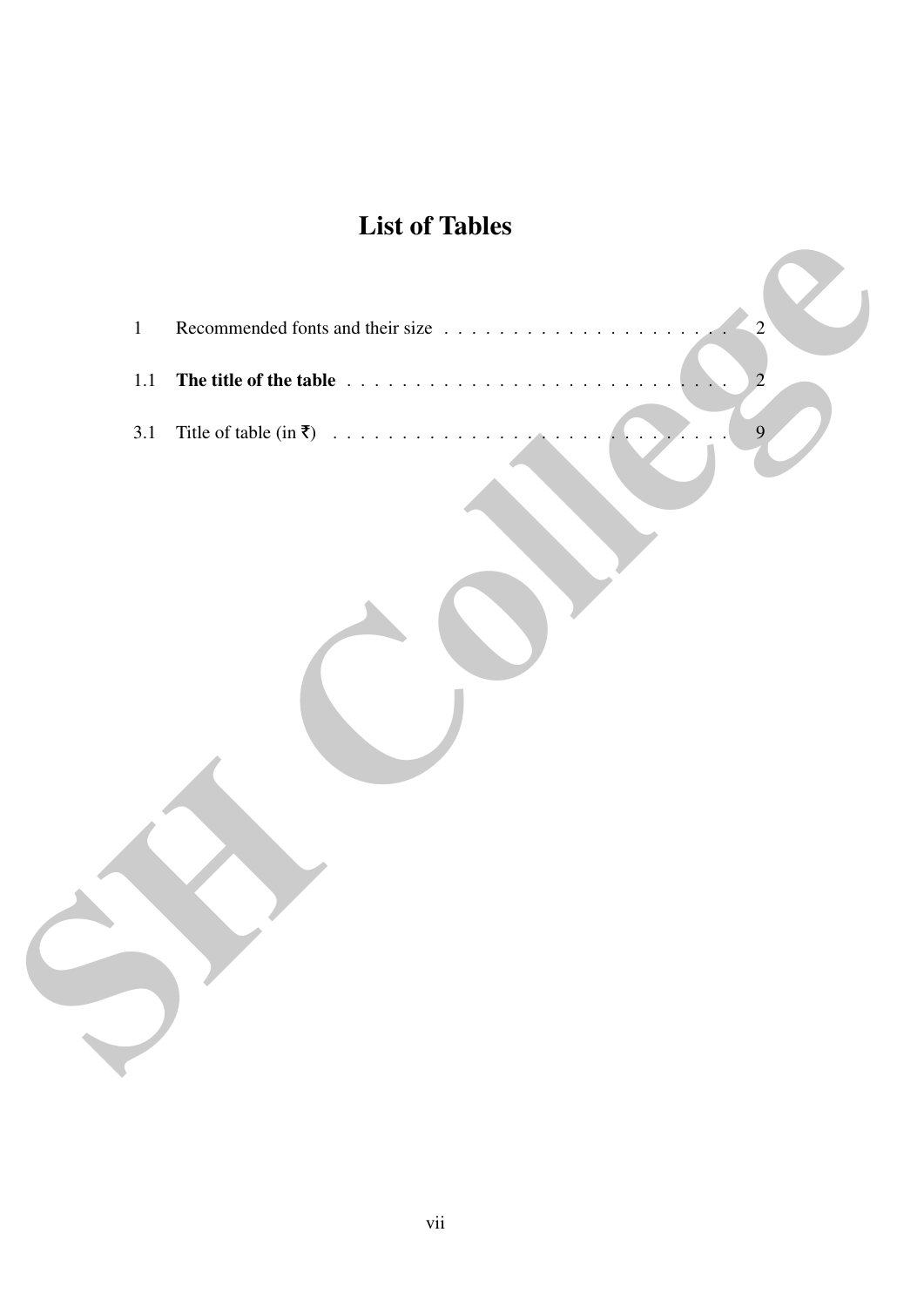# List of Figures

|         | mot of 1 igures                   |
|---------|-----------------------------------|
|         |                                   |
| $1.1\,$ | $\mathfrak{Z}$                    |
| $2.1\,$ | 5                                 |
| $3.1\,$ | $\mathbf{1.77.}$                  |
| $3.2\,$ | $10\,$<br>$\cdot$ $\cdot$ $\cdot$ |
|         |                                   |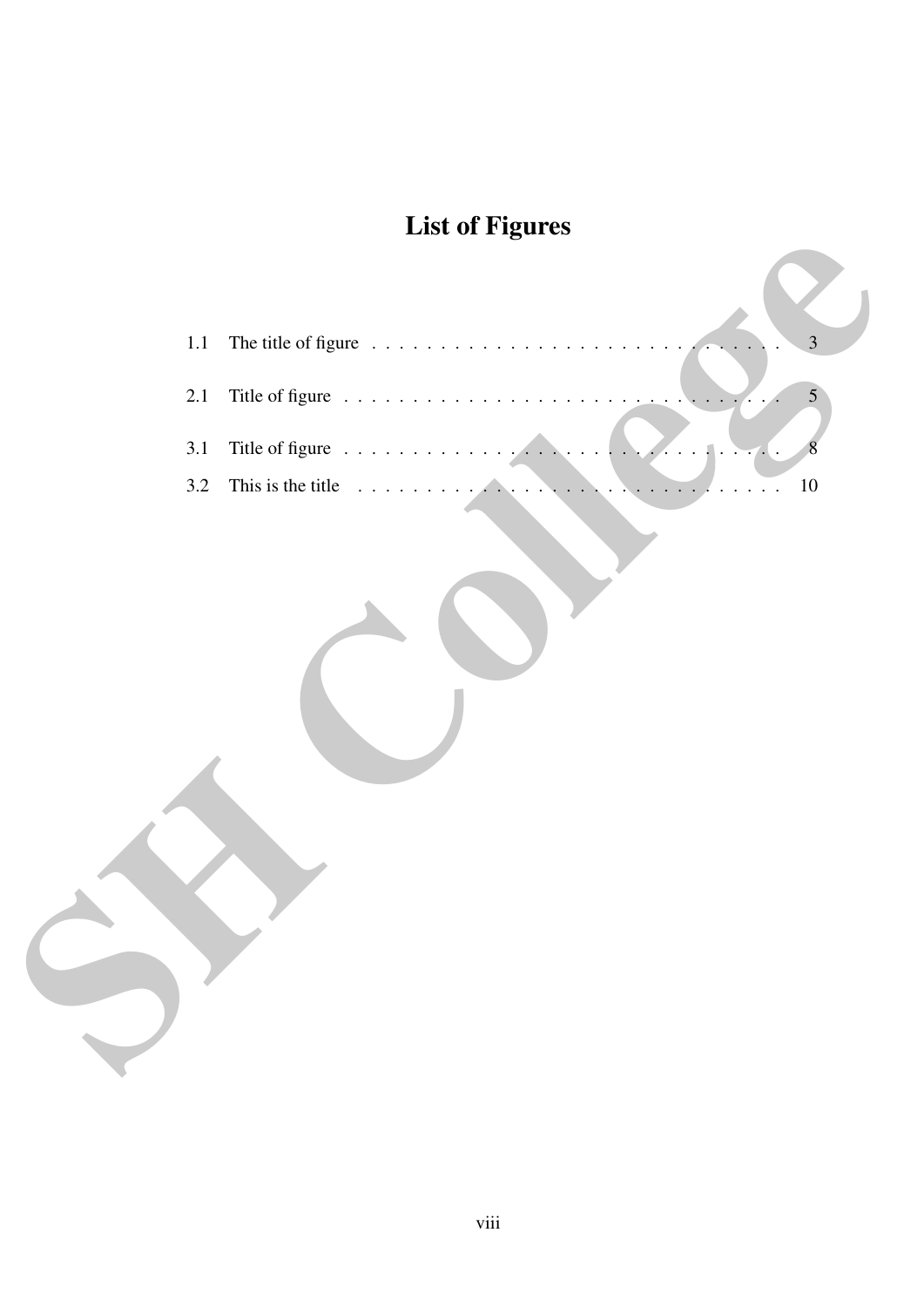# List of Abbreviations

ASAP AS SIGN AS Providing.<br>MA Master of Science<br>MS: Master of Science ASAP As Soon As Possible

MA Master of Arts

MSc Master of Science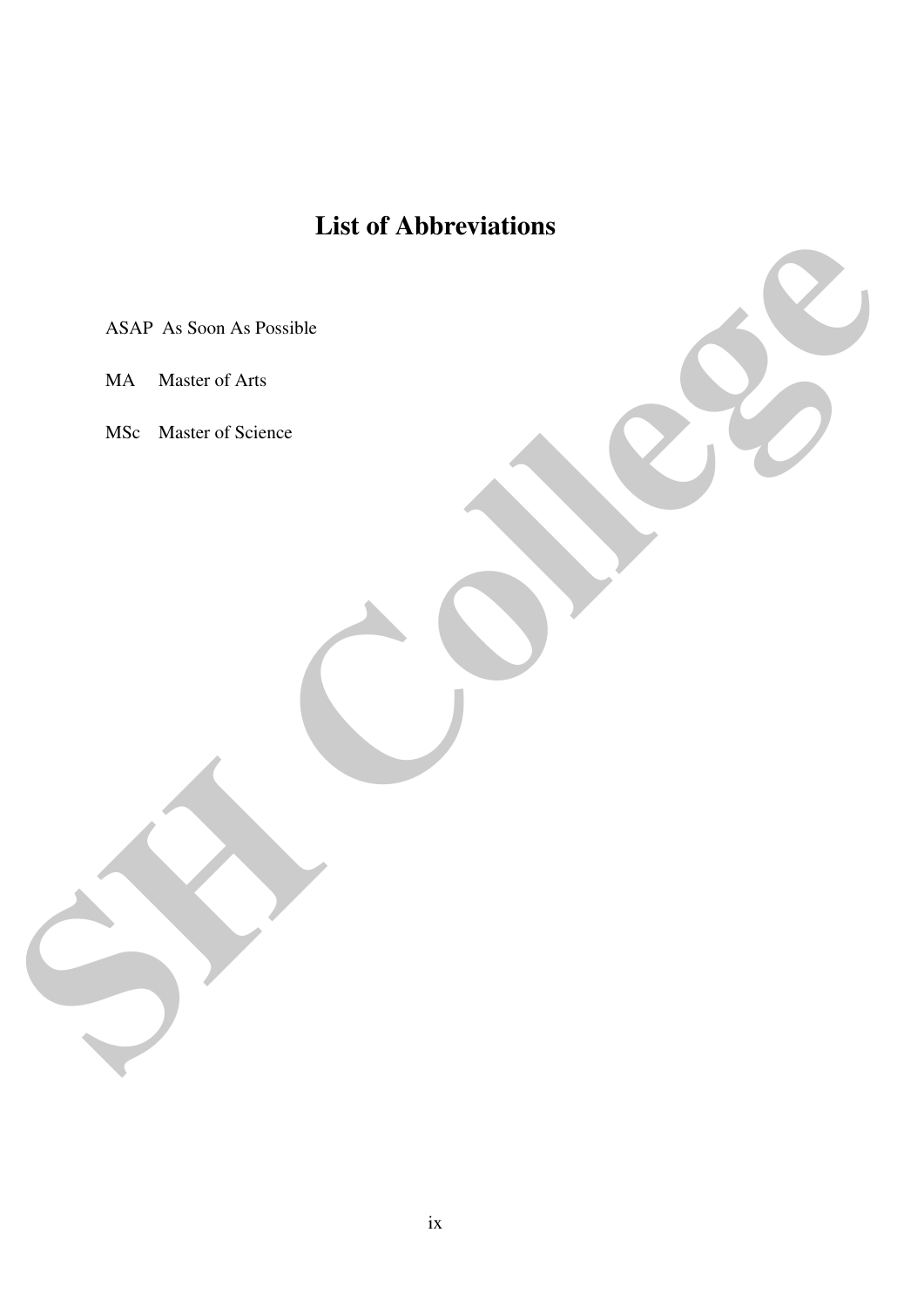## Chapter 1

## INTRODUCTION

State College College College College College College College College College College College College College College College College College College College College College College College College College College College This is the main text.This is the main text.This is the main text.This is the main text.This is the main text.This is the main text.This is the main text.This is the main text.This is the main text.This is the main text.This is the main text.This is the main text.This is the main text.This is the main text.This is the main text.This is the main text.This is the main text.This is the main text.This is the main text.This is the main text.This is the main text.This is the main text (Giles, 2019).

#### 1.1 Heading

This is the main text.This is the main text.This is the main text.This is the main text.This is the main text.This is the main text.This is the main text.This is the main text.This is the main text.This is the main text.This is the main text.This is the main text.This is the main text.This is the main text.This is the main text.This is the main text.This is the main text.This is the main text.This is the main text.This is the main text.This is the main text.This is the main text

#### 1.1.1 Subheading

This is the main text.This is the main text.This is the main text.This is the main text.This is the main text.This is the main text.This is the main text.This is the main text.This is the main text.This is the main text.This is the main text.This is the main text.This is the main text.This is the main text.This is the main text.This is the main text.This is the main text.This is the main text.This is the main text.This is the main text.This is the main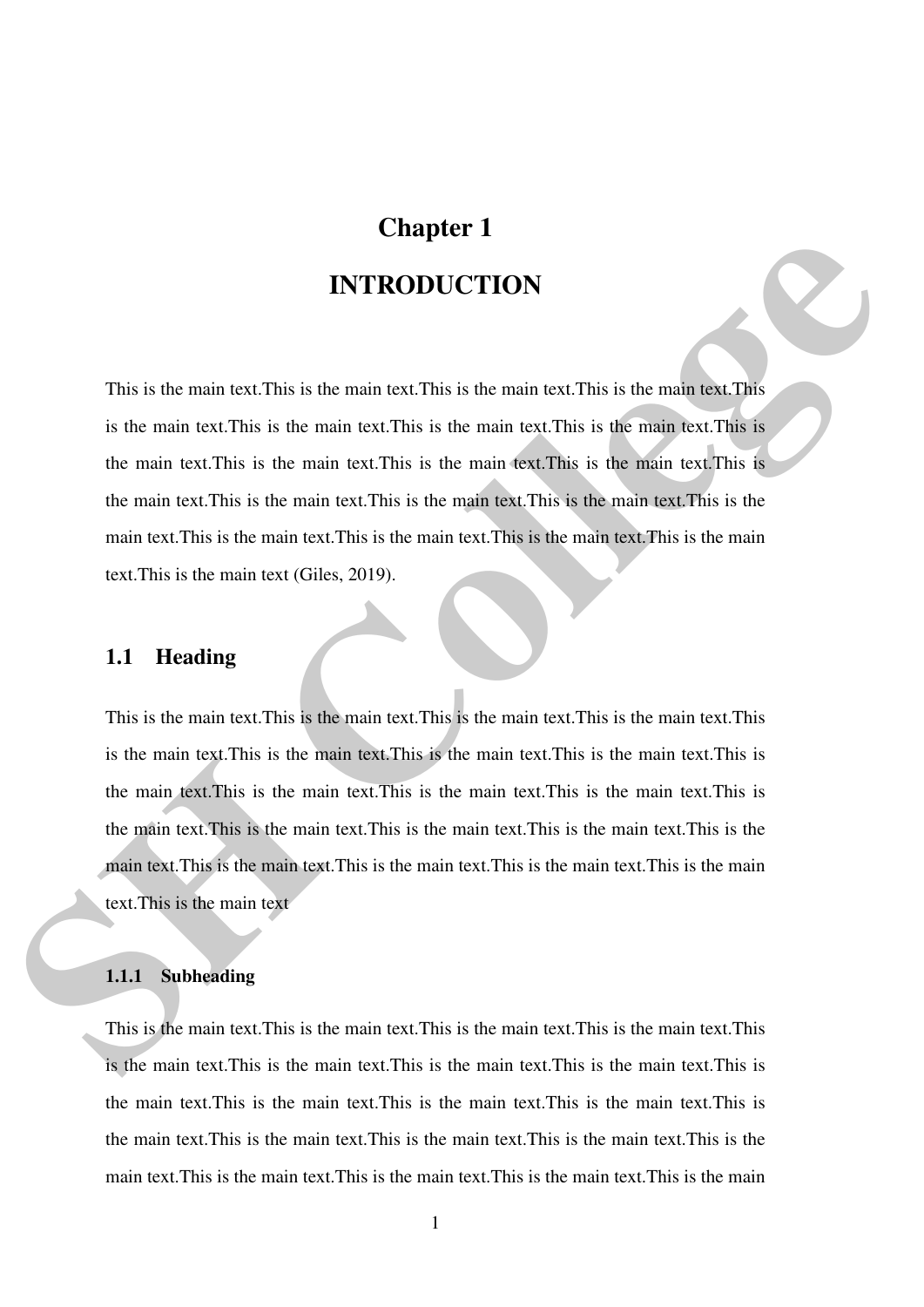text.This is the main text.

| <b>Variables</b>                                                                                 | <b>Categories</b> | Unit Rep |   | Mean             | St. Dev.         | Min              | Max       |
|--------------------------------------------------------------------------------------------------|-------------------|----------|---|------------------|------------------|------------------|-----------|
| Variable 1                                                                                       | Category A        | \$       | 8 | $\boldsymbol{0}$ | $\boldsymbol{0}$ | $\boldsymbol{0}$ | $\Omega$  |
|                                                                                                  | Category B        | lb       | 8 | 22,411.20        | 6,325.90         | 13,819           | 31,201    |
|                                                                                                  | Category C        | \$       | 8 | 5,869.60         | 4,609.90         | $-464.1$         | 12,744.10 |
| Variable 2                                                                                       | Category A        | \$       | 8 | 1,777.40         | 144.5            | 1,642.30         | 1,912.60  |
|                                                                                                  | Category B        | lb       | 8 | 21,444.80        | 5,146.90         | 15,096           | 28,032    |
|                                                                                                  | Category C        | \$       | 8 | 4,138.50         | 2,644.10         | 22.2             | 7,932.70  |
| Variable 3                                                                                       | Category A        | \$       | 8 | 2,346.80         | 190.8            | 2,168.30         | 2,525.20  |
|                                                                                                  | Category B        | lb       | 8 | 18,343.30        | 2,460.70         | 15,269.00        | 21,524.10 |
|                                                                                                  | Category C        | \$       | 8 | 3,699.20         | 2,549.80         | 1,299.10         | 8,709.80  |
| Variable 4                                                                                       | Category A        | \$       | 8 | 2,288.80         | 186.1            | 2,114.80         | 2,462.90  |
|                                                                                                  | Category B        | lb       | 8 | 23,450.40        | 4,172.50         | 20,045.00        | 32,363.00 |
|                                                                                                  | Category C        | \$       | 8 | 6,619.80         | 1,918.40         | 4,479.70         | 10,633.90 |
|                                                                                                  | CASE #1           |          |   | 14               | 6.61             | 6.9              | 27.9      |
| Source: Give the source                                                                          | CASE #2           |          |   | 22.8             | 7.73             | 10.2             | 31.4      |
| <b>Subheading</b>                                                                                |                   |          |   |                  |                  |                  |           |
|                                                                                                  |                   |          |   |                  |                  |                  |           |
| This is the main text. This is the main text. This is the main text. This is the main text. This |                   |          |   |                  |                  |                  |           |
| is the main text. This is the main text. This is the main text. This is the main text. This is   |                   |          |   |                  |                  |                  |           |
| the main text. This is the main text. This is the main text. This is the main text. This is      |                   |          |   |                  |                  |                  |           |
| the main text. This is the main text. This is the main text. This is the main text. This is the  |                   |          |   |                  |                  |                  |           |
| main text. This is the main text. This is the main text. This is the main text. This is the main |                   |          |   |                  |                  |                  |           |
| text. This is the main text. The matter                                                          |                   |          |   |                  |                  |                  |           |
| This is the main text. This is the main text. This is the main text. This is the main            |                   |          |   |                  |                  |                  |           |
| text. This is the main text. This is the main text. This is the main text. This is the main      |                   |          |   |                  |                  |                  |           |
| text. This is the main text. This is the main text. This is the main text. This is the main      |                   |          |   |                  |                  |                  |           |
| text. This is the main text. This is the main text. This is the main text. This is the main      |                   |          |   |                  |                  |                  |           |
| text. This is the main text. This is the main text. This is the main text. This is the main      |                   |          |   |                  |                  |                  |           |
| text. This is the main text. This is the main text (Feinberg, West, $\&$ Brockington, 2011).     |                   |          |   |                  |                  |                  |           |

Table 1.1: The title of the table

#### Subheading

This is the main text.This is the main text.This is the main text.This is the main text.This is the main text.This is the main text.This is the main text.This is the main text.This is the main text.This is the main text.This is the main text.This is the main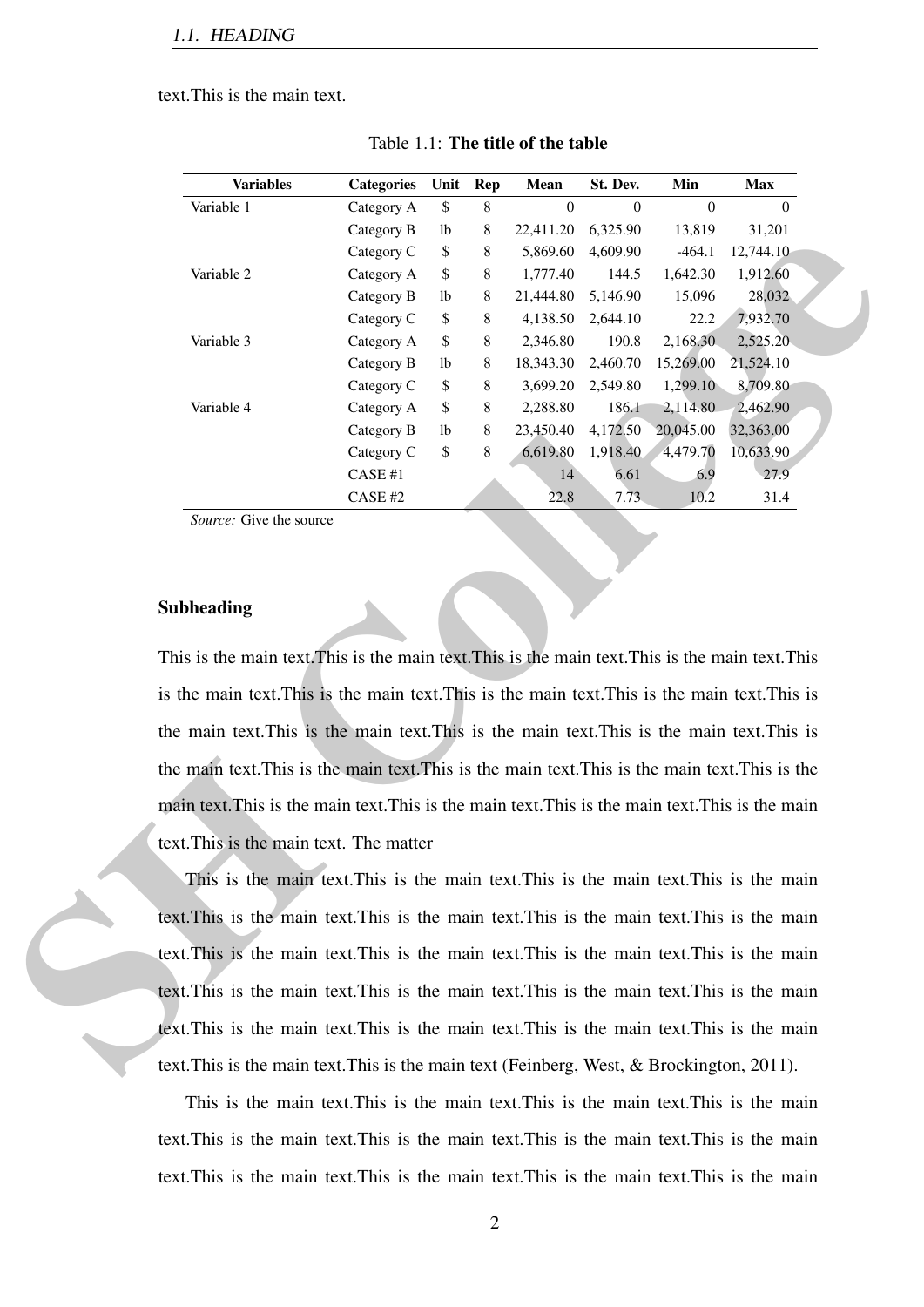

Figure 1.1: The title of figure

text.This is the main text.This is the main text.This is the main text.This is the main text.This is the main text.This is the main text.This is the main text.This is the main text. This is the main text. This is the main.<sup>1</sup>

<sup>&</sup>lt;sup>1</sup> Insert footnote where it is required.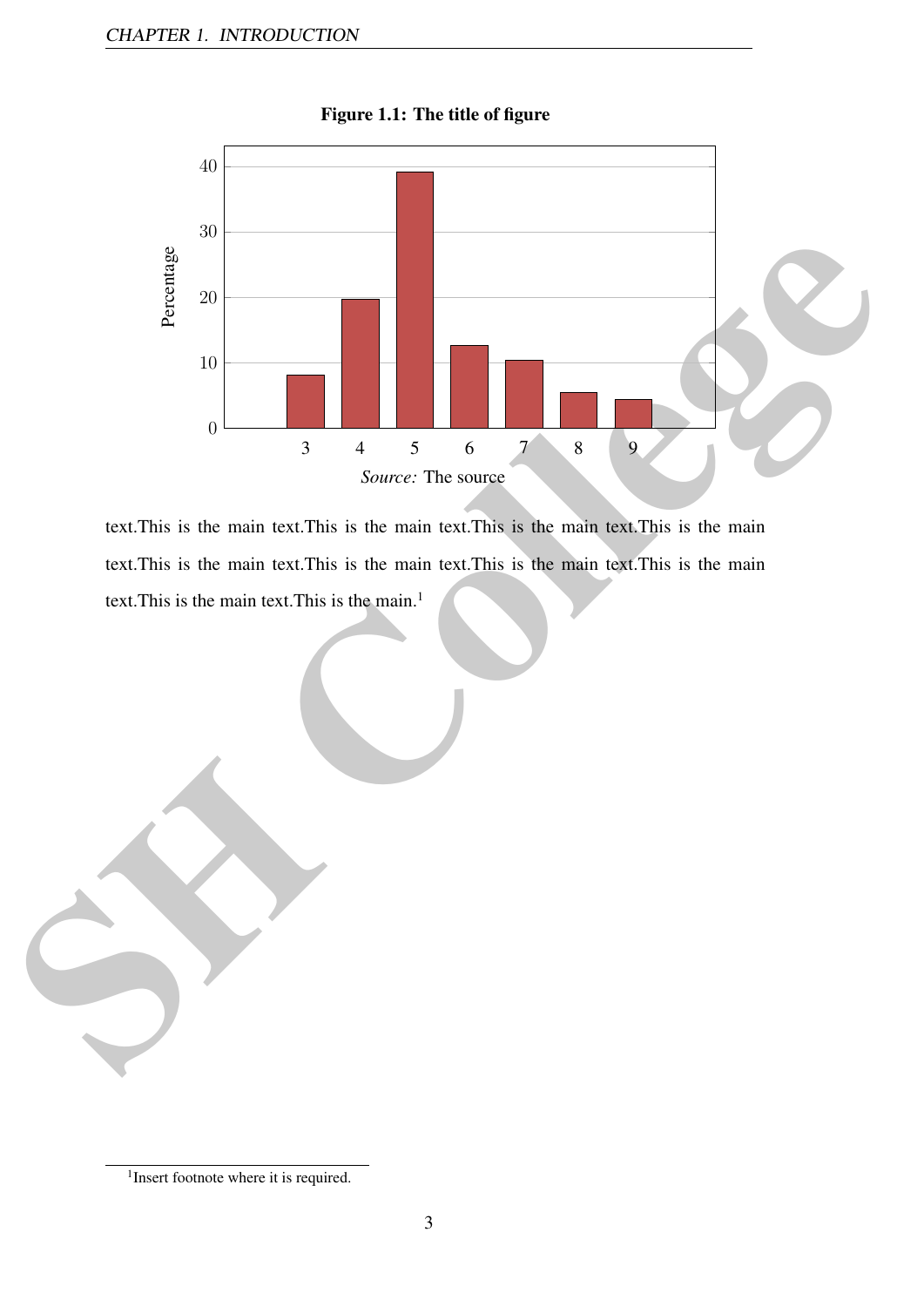## Chapter 2

## NAME OF THE CHAPTER

This is the main text.This is the main text.This is the main text.This is the main text.This is the main text.This is the main text.This is the main text.This is the main text.This is the main text.This is the main text.This is the main text.This is the main text.This is the main text.This is the main text.This is the main text.This is the main text.This is the main text.This is the main text.This is the main text.This is the main text.This is the main text.This is the main text.

#### 2.1 Heading

STAME OF THE CHAPTER<br>
This is the main text. This is the main text. This is the main text. This is the main text.<br>
This is the main text. This is the main text. This is the main text. This is the main text.<br>
the main text. This is the main text.This is the main text.This is the main text.This is the main text.This is the main text.This is the main text.This is the main text.This is the main text.This is the main text.This is the main text.This is the main text.This is the main text.This is the main text.This is the main text.This is the main text.This is the main text.This is the main text.This is the main text.This is the main text.This is the main text.This is the main text.This is the main text.

#### 2.1.1 Subheading

This is the main text.This is the main text.This is the main text.This is the main text.This is the main text.This is the main text.This is the main text.This is the main text.This is the main text.This is the main text.This is the main text.This is the main text.This is the main text.This is the main text.This is the main text.This is the main text.This is the main text.This is the main text.This is the main text.This is the main text.This is the main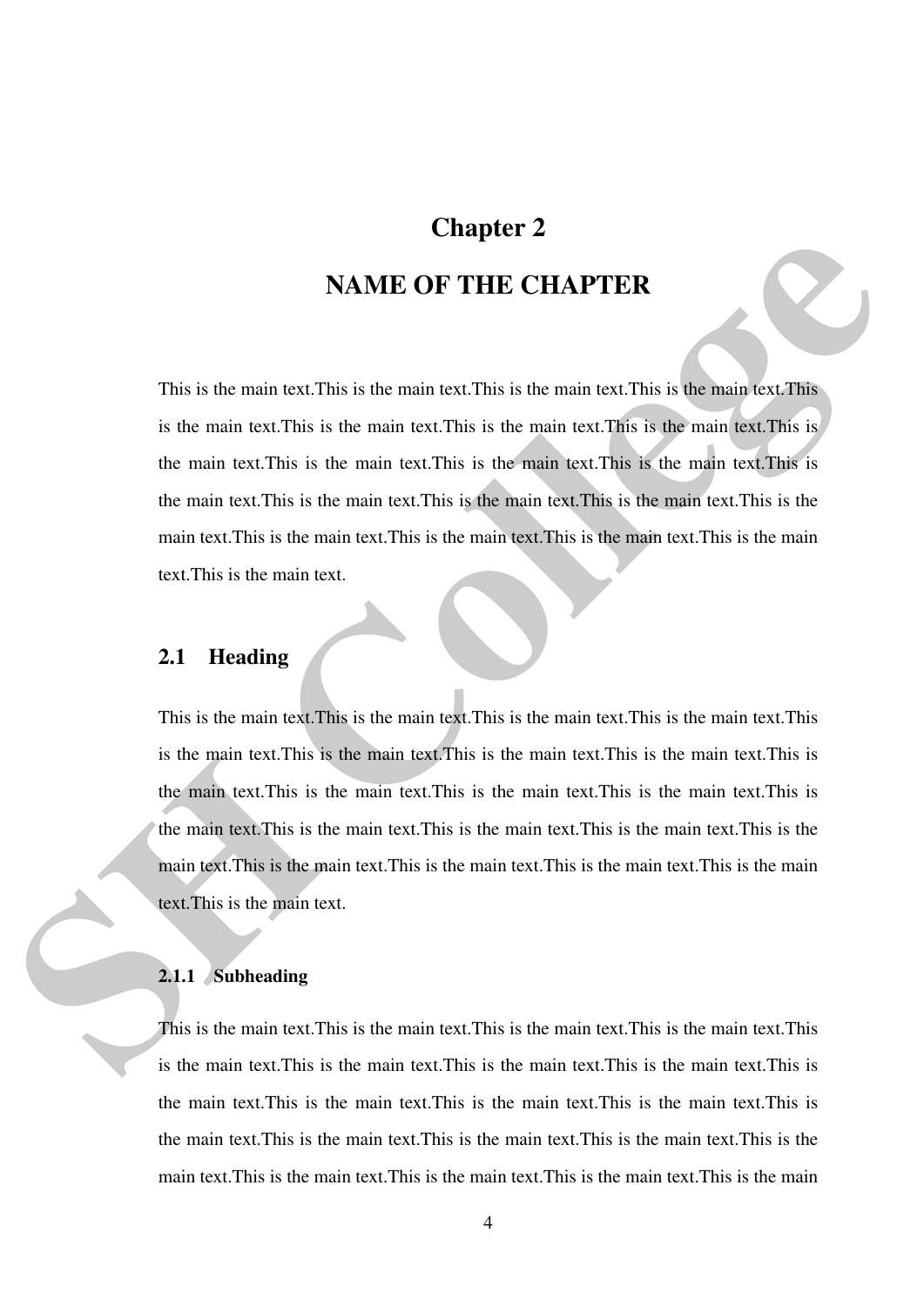text.This is the main text (Geradin, 1997).

This is the main text.This is the main text.This is the main text.This is the main text.This is the main text.This is the main text.This is the main text.This is the main text.This is the main text.This is the main text.This is the main text.This is the main text.This is the main text.This is the main text.This is the main text.This is the main text.This is the main text.This is the main text.This is the main text.This is the main text.This is the main text.This is the main text.





This is the main text.This is the main text.This is the main text.This is the main text.This is the main text.This is the main text.This is the main text.This is the main text.This is the main text.This is the main text.This is the main text.This is the main text.This is the main text.This is the main text.This is the main text.This is the main text.This is the main text.This is the main text.This is the main text.This is the main text.This is the main text.This is the main text.

This is the main text.This is the main text.This is the main text.This is the main text.This is the main text.This is the main text.This is the main text.This is the main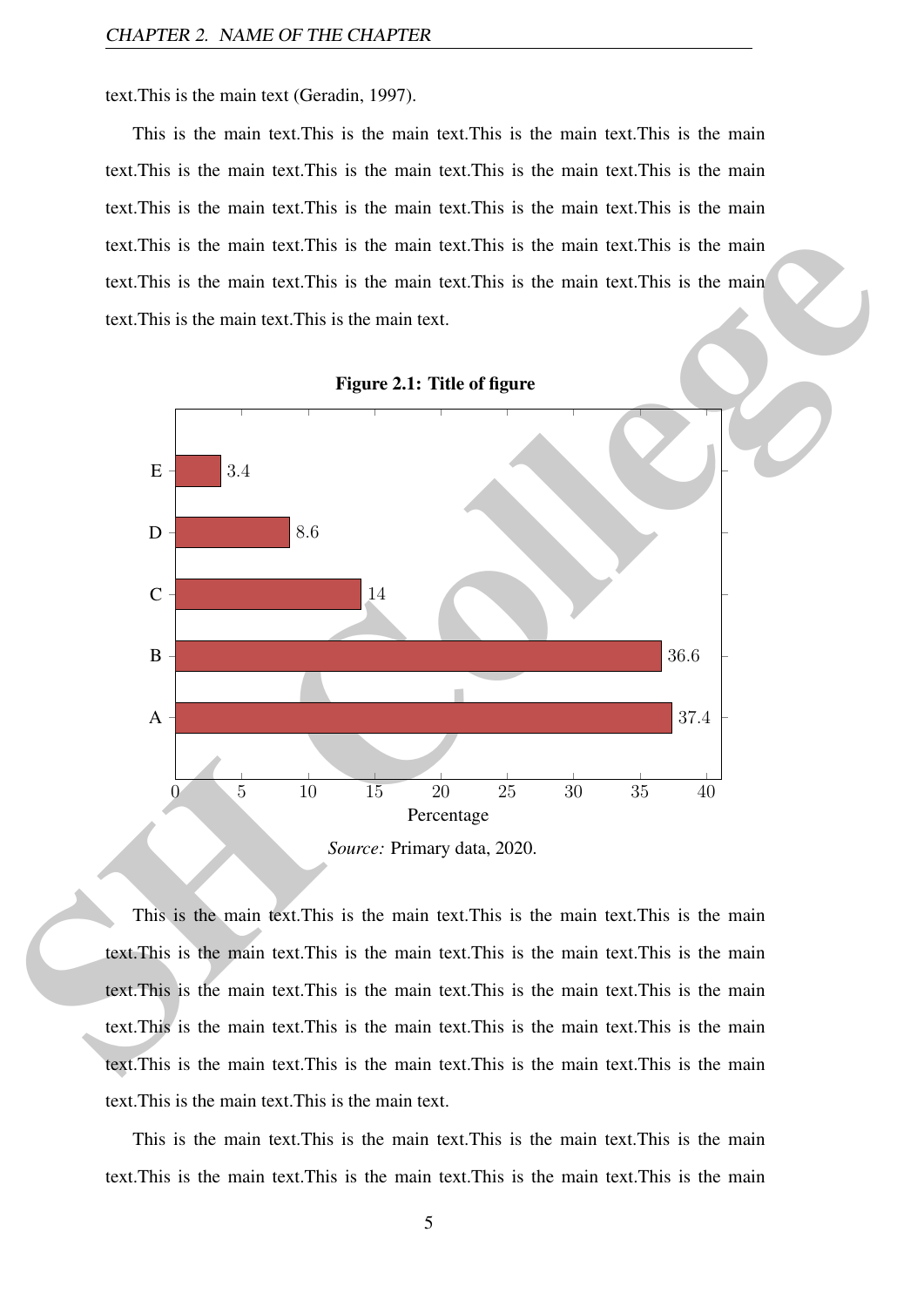text.This is the main text.This is the main text.This is the main text.This is the main text.This is the main text.This is the main text.This is the main text.This is the main text.This is the main text.This is the main text.This is the main text.This is the main text.This is the main text.This is the main text.

#### Subheading

This is the main text.This is the main text.This is the main text.This is the main text.This is the main text.This is the main text.This is the main text.This is the main text.This is the main text.This is the main text.This is the main text.This is the main text.This is the main text.This is the main text.This is the main text.This is the main text.This is the main text.This is the main text.This is the main text.This is the main text.This is the main text. This is the main text.<sup>1</sup>

Subheading<br>
This is the main text. This is the main text. This is the main text. This is the numin text. This is the main text. This is the main text. This is the main text. This is the main text. This is the main text. T This is the main text.This is the main text.This is the main text.This is the main text.This is the main text.This is the main text.This is the main text.This is the main text.This is the main text.This is the main text.This is the main text.This is the main text.This is the main text.This is the main text.This is the main text.This is the main text.This is the main text.This is the main text.This is the main text.This is the main text.This is the main text.This is the main text (Carter, 2001).

This is the main text.This is the main text.This is the main text.This is the main text.This is the main text.This is the main text.This is the main text.This is the main text.This is the main text.This is the main text.This is the main text.This is the main text.This is the main text.This is the main text.This is the main text.This is the main text.This is the main text.This is the main text.This is the main text.This is the main text.This is the main text.This is the main text.

<sup>&</sup>lt;sup>1</sup> Insert footnote where it is required.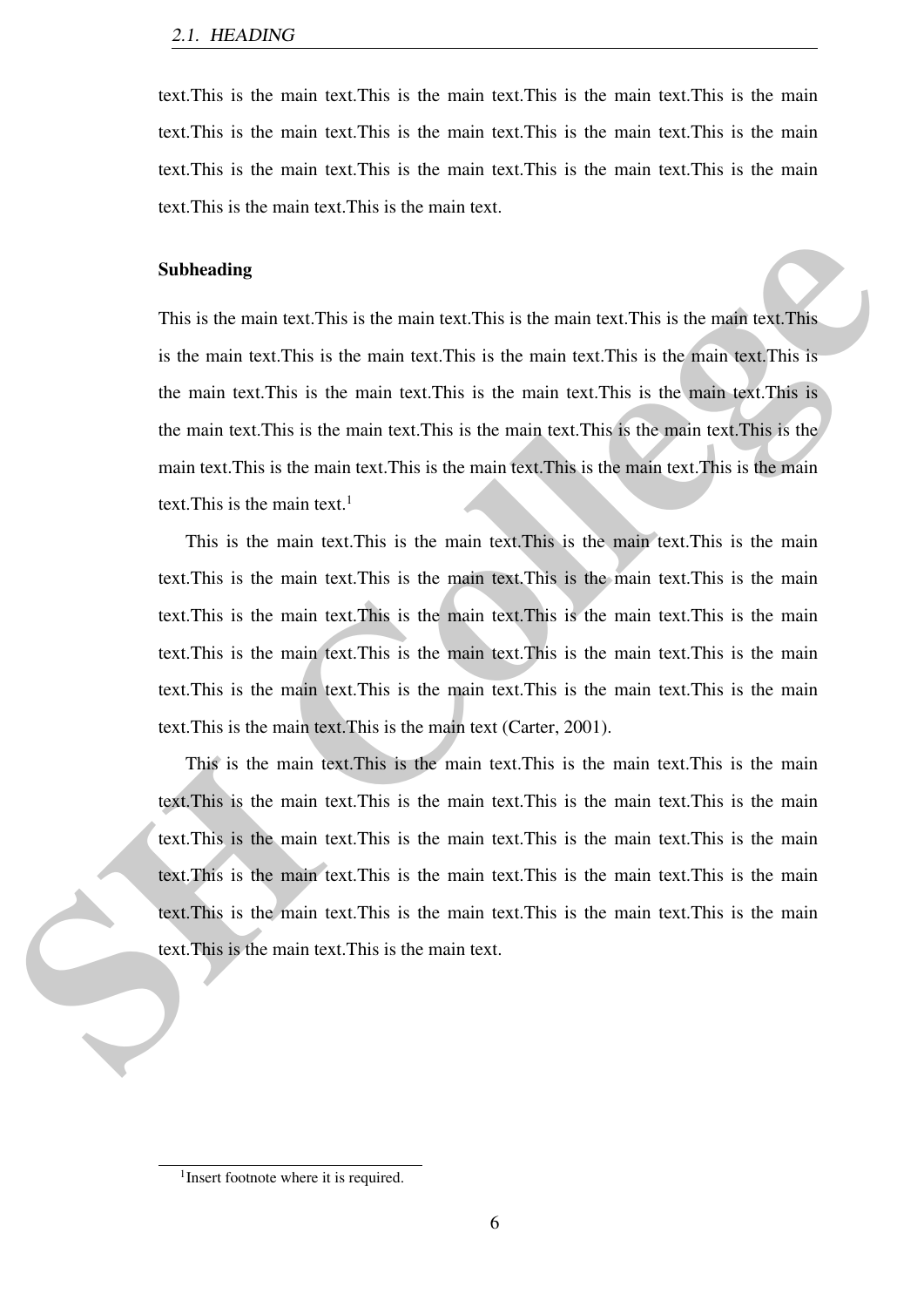## Chapter 3

## NAME OF THE CHAPTER

**CHAPTER**<br>
STANE OF THE CHAPTER<br>
This is the main text.<br>
This is the main text. This is the main text. This is the main text.<br>
This is the main text. This is the main text. This is the main text. This is the main text.<br>
Th This is the main text.This is the main text.This is the main text.This is the main text.This is the main text.This is the main text.This is the main text.This is the main text.This is the main text.This is the main text.This is the main text.This is the main text.This is the main text.This is the main text.This is the main text.This is the main text.This is the main text.This is the main text.This is the main text.This is the main text.This is the main text.This is the main text.

This is the main text.This is the main text.This is the main text.This is the main text.This is the main text.This is the main text.This is the main text.This is the main text.This is the main text.This is the main text.This is the main text.This is the main text.This is the main text.This is the main text.This is the main text.This is the main text.This is the main text.This is the main text.This is the main text.This is the main text.This is the main text.This is the main text (Caferro, 2018).

## 3.1 Heading

This is the main text.This is the main text.This is the main text.This is the main text.This is the main text.This is the main text.This is the main text.This is the main text.This is the main text.This is the main text.This is the main text.This is the main text.This is the main text.This is the main text.This is the main text.This is the main text.This is the main text.This is the main text.This is the main text.This is the main text.This is the main text.This is the main text.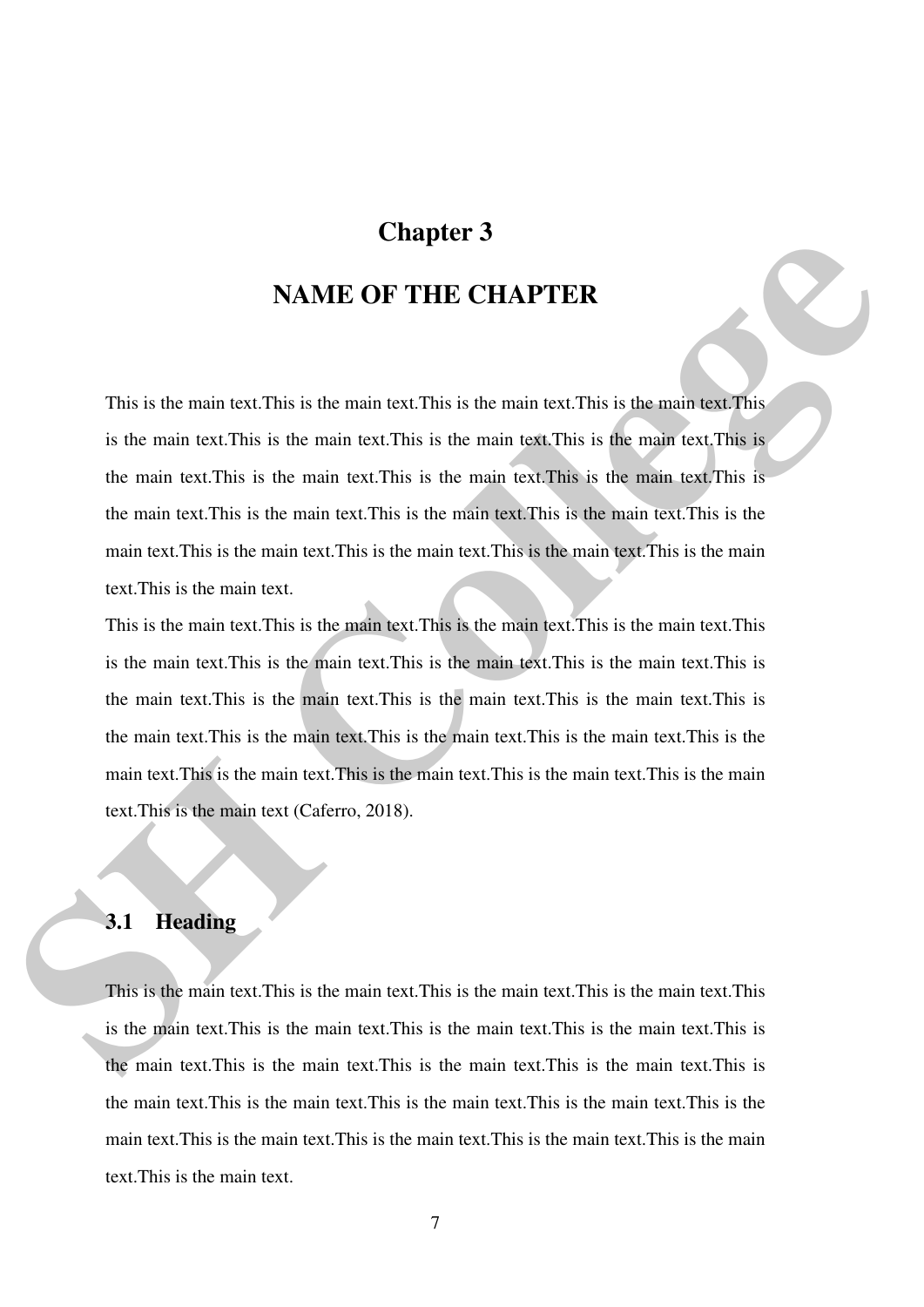

Figure 3.1: Title of figure

#### 3.1.1 Subheading

This is the main text.This is the main text.This is the main text.This is the main text.This is the main text.This is the main text.This is the main text.This is the main text.This is the main text.This is the main text.This is the main text.This is the main text.This is the main text.This is the main text.This is the main text.This is the main text.This is the main text.This is the main text.This is the main text.This is the main text.This is the main text.This is the main text.

This is the main text.This is the main text.This is the main text.This is the main text.This is the main text.This is the main text.This is the main text.This is the main text.This is the main text.This is the main text.This is the main text.This is the main text.This is the main text.This is the main text.This is the main text.This is the main text.This is the main text.This is the main text.This is the main text.This is the main text.This is the main text.This is the main text.

This is the main text.This is the main text.This is the main text.This is the main text (Kaplan, 2017). This is the main text.This is the main text.This is the main text.This is the main text.This is the main text.This is the main text.This is the main text.This is the main text.This is the main text.This is the main text.This is the main text.This is the main text.This is the main text.This is the main text.This is the main text.This is the main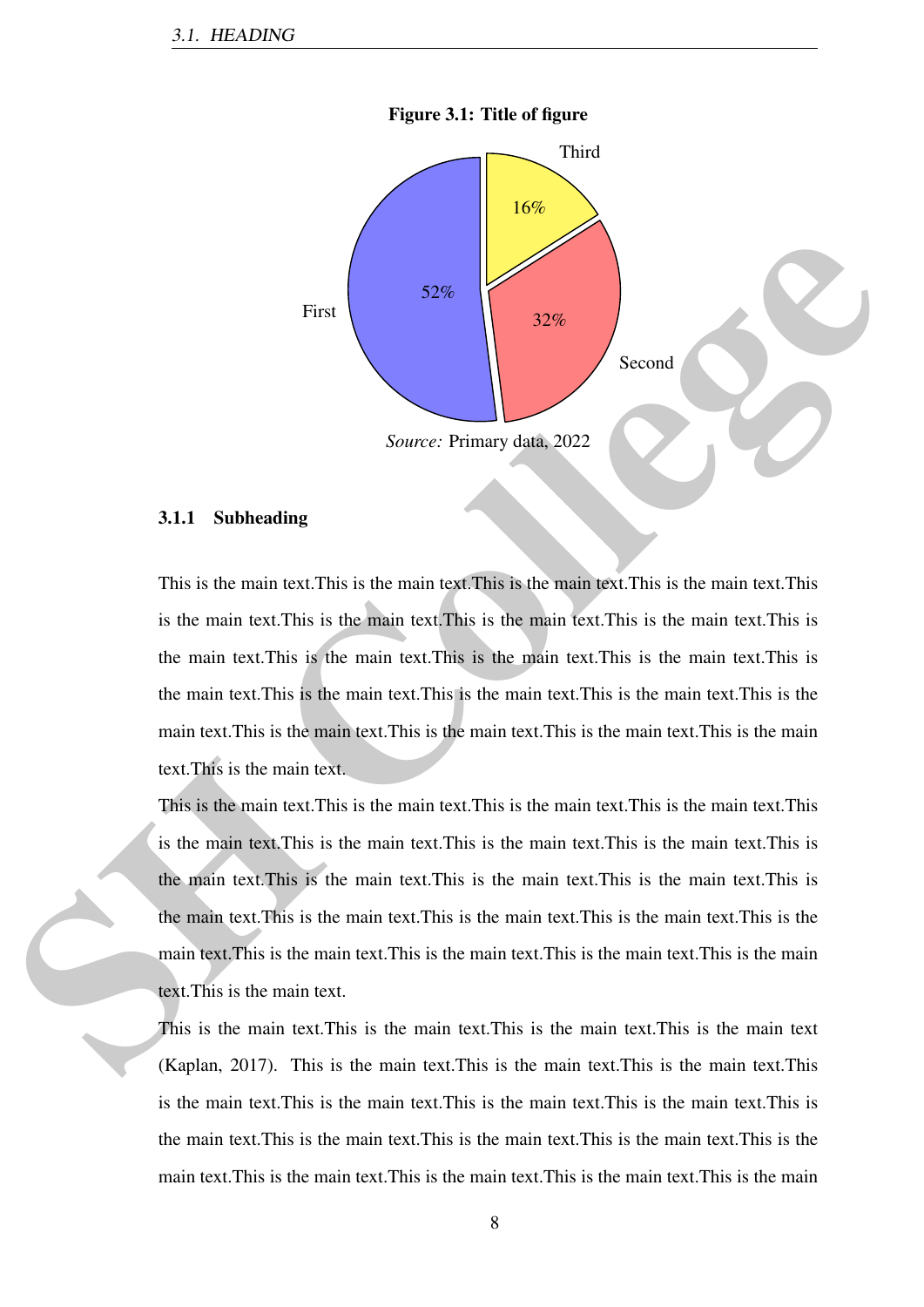text.This is the main text.This is the main text.

|     | <b>State/Union Territory</b>                                                                      | Agriculture | Non-Agriculture | Construction |  |
|-----|---------------------------------------------------------------------------------------------------|-------------|-----------------|--------------|--|
|     | Andhra Pradesh                                                                                    | 301.3       | 290.5           | 324.0        |  |
|     | Assam                                                                                             | 252.2       | 263.6           | 307.2        |  |
|     | <b>Bihar</b>                                                                                      | 257.3       | 267.0           | 302.0        |  |
|     | Gujarat                                                                                           | 208.4       | 233.7           | 268.6        |  |
|     | Haryana                                                                                           | 391.8       | 376.3           | 408.0        |  |
|     | Himachal Pradesh                                                                                  | 418.4       | 343.2           | 433.8        |  |
|     | Jammu & Kashmir                                                                                   | 452.9       | 453.0           | 463.3        |  |
|     | Karnataka                                                                                         | 291.8       | 264.0           | 341.3        |  |
|     | Kerala                                                                                            | 700.7       | 670.1           | 839.1        |  |
|     | Madhya Pradesh                                                                                    | 198.1       | 205.6           | 223.7        |  |
|     | Maharashtra                                                                                       | 230.7       | 239.7           | 325.5        |  |
|     | Manipur                                                                                           |             |                 | 350.4        |  |
|     | Meghalaya                                                                                         | 231.3       | 217.5           | 278.6        |  |
|     | Odisha                                                                                            | 232.1       | 241.0           | 274.8        |  |
|     | Punjab                                                                                            | 348.7       | 331.9           | 369.5        |  |
|     | Rajasthan                                                                                         | 297.6       | 312.6           | 363.9        |  |
|     | Tamil Nadu                                                                                        | 410.0       | 438.2           | 452.8        |  |
|     | Tripura                                                                                           | 270.0       | 250.0           | 250.0        |  |
|     | <b>Uttar Pradesh</b>                                                                              | 257.7       | 271.6           | 299.0        |  |
|     | <b>West Bengal</b>                                                                                | 267.2       | 291.0           | 300.2        |  |
|     | All India                                                                                         | 286.6       | 293.5           | 340.7        |  |
| 3.2 | Source: Handbook of Statistics on Indian States 2019-20, Reserve Bank of India.<br><b>Figures</b> |             |                 |              |  |
|     | The figure environment is wrapped around images. These images should either be                    |             |                 |              |  |
|     | included as PDF-file via \includegraphics, or created via TikZ/PGF. For included                  |             |                 |              |  |

Table 3.1: Title of table (in  $\bar{z}$ )

## 3.2 Figures

The figure environment is wrapped around images. These images should either be included as PDF-file via \includegraphics, or created via *TikZ/PGF*. For included images, make sure to use high-resolution images, preferably vector images.

Figures float, i.e., they do not necessarily appear at exact the same position you have defined them. Make sure to set a *caption* and an optional *label* as figure parameters.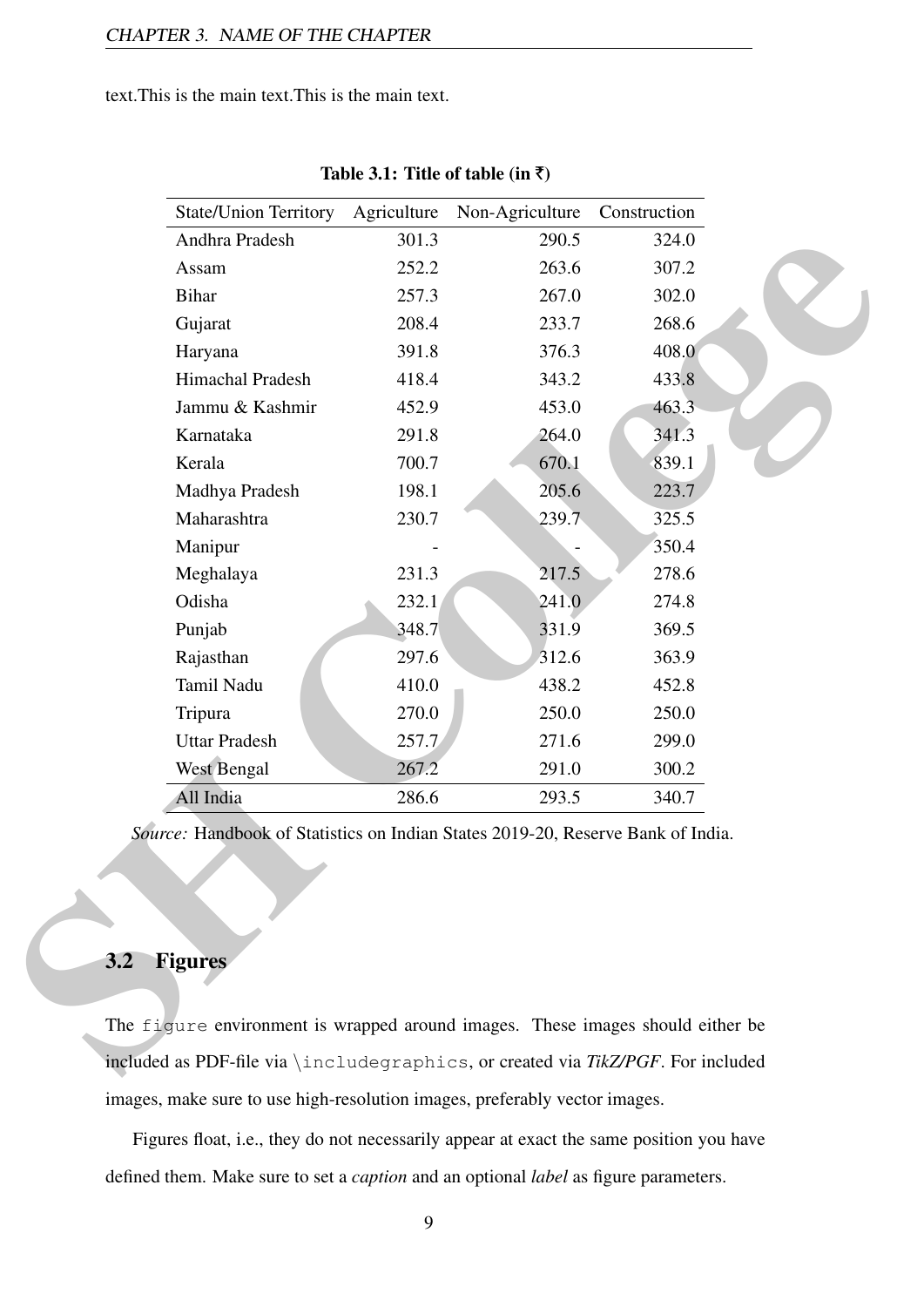

#### Subheading

Source: This is the source<br>
Source: This is the source<br>
Shaheading<br>
This is the main text.<br>This is the main text.<br>This is the main text.<br>This is the main text.<br>This is the main text.<br>This is the main text.<br>This is the main This is the main text.This is the main text.This is the main text.This is the main text.This is the main text.This is the main text.This is the main text.This is the main text.This is the main text.This is the main text.This is the main text.This is the main text.This is the main text.This is the main text.This is the main text.This is the main text.This is the main text.This is the main text.This is the main text.This is the main text.This is the main text.This is the main text.

This is the main text.This is the main text.This is the main text.This is the main text.This is the main text. This is the main text. This is the main text. This is the main text.<sup>1</sup> This is the main text.This is the main text.This is the main text.This is the main text.This is the main text.This is the main text.This is the main text.This is the main text.This is the main text.This is the main text.This is the main text.This is the main text.This is the main text.This is the main text.

<sup>&</sup>lt;sup>1</sup> Insert footnote where it is required.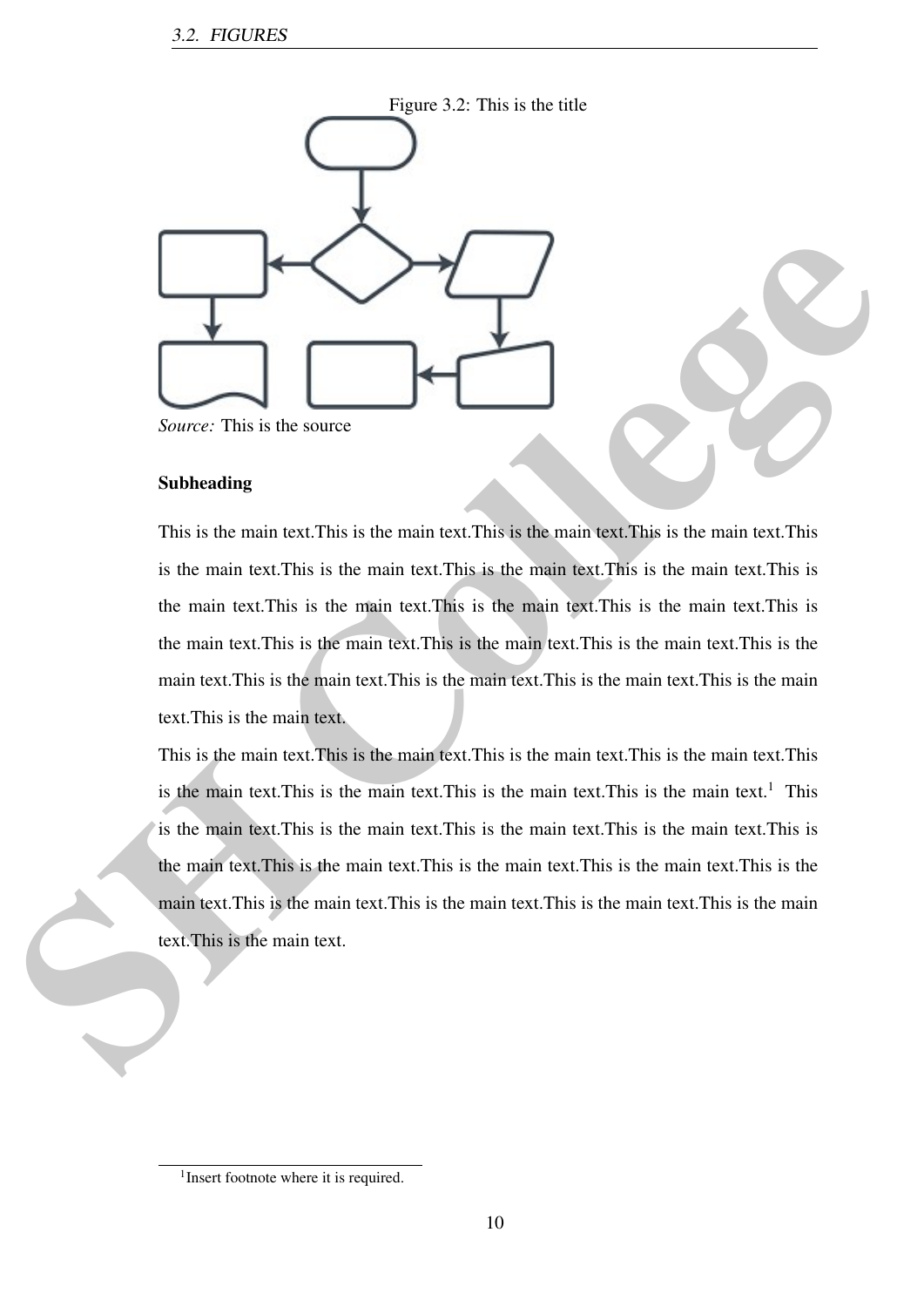## Bibliography

- Caferro, W. (2018). *Petrarch's war: Florence and the black death in context*. Cambridge University Press. doi: 10.1017/9781108539555
- Carter, N. (2001). *The politics of the environment: Ideas, activism, policy*. Cambridge University Press. doi: 10.1017/CBO9781139163859
- **Caferro, W. (2018).** *Perturals is wore: Florence and the black death in connext*. Cambridge<br>
University Press. doi: 10.1017/97811985599555<br>
Carter, N. (2001). The politics of the environment: Ideas, extriction, policy Feinberg, R., West, P., & Brockington, D. (2011). Introduction: Environment, society, and food. *Environment Society Environment Society*, *2*, 1–4. Retrieved from http://www.jstor.org/stable/43296983
	- Geradin, D. (1997). *Trade and the environment: A comparative study of ec and us law*. Cambridge University Press. doi: 10.1017/CBO9780511551550
	- Giles, K. (2019). *Command decision: Ethical leadership in the information environment* (Tech. Rep.). Strategic Studies Institute, US Army War College. Retrieved from http://www.jstor.org/stable/resrep20088
	- Kaplan, O. (2017). *Resisting war: How communities protect themselves*. Cambridge University Press. doi: 10.1017/9781316671887